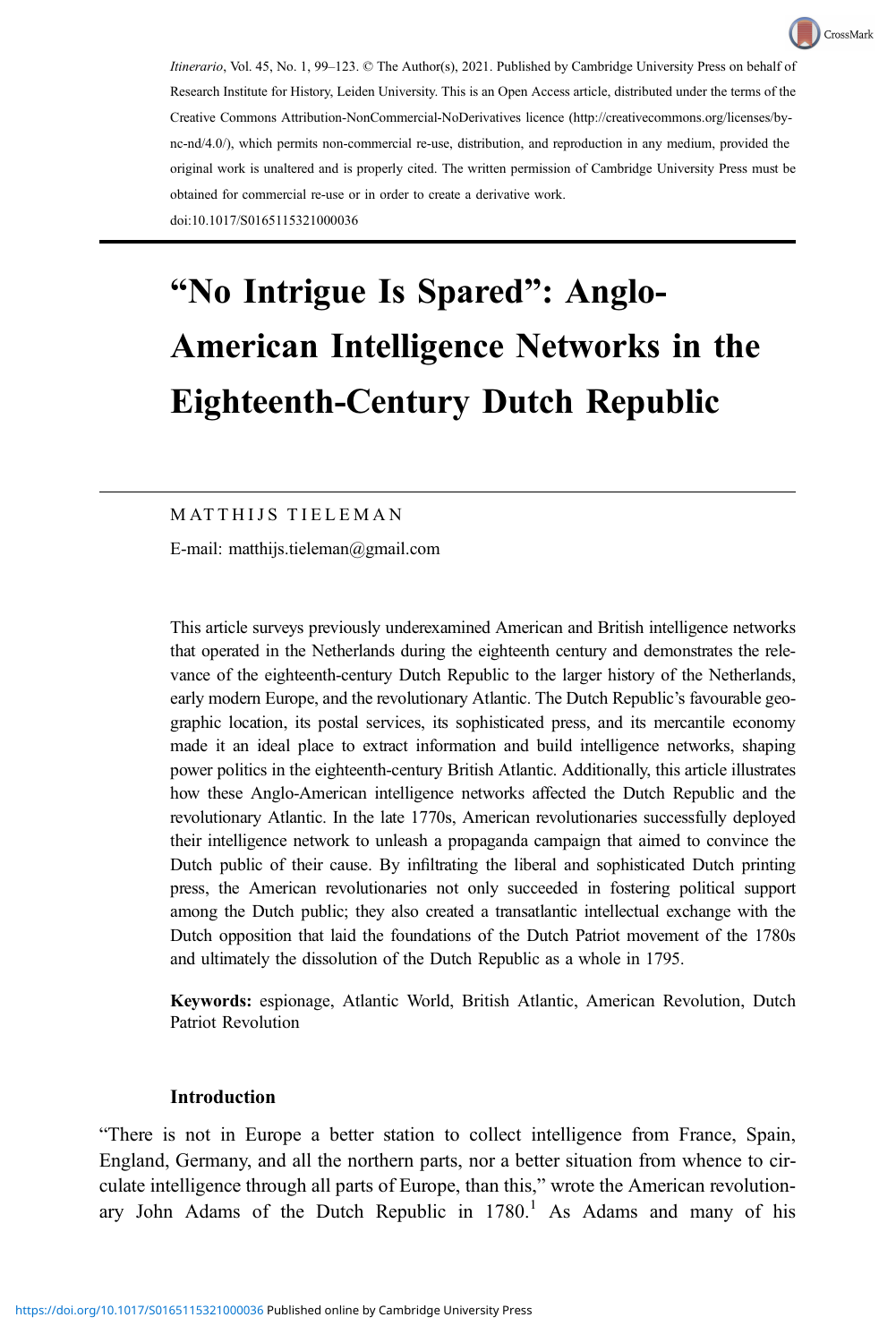contemporaries knew, the Dutch Republic was the heartland of information production and dissemination in eighteenth-century Europe. Yet very few scholars have investigated the role of the Dutch Republic in the collection and dissemination of intelligence during the eighteenth century, overlooking its significance to the history of the Dutch Republic, early modern Europe, and the revolutionary Atlantic.

The primary explanation for this knowledge gap is that the Dutch eighteenth century has taken a peculiar place in the historiography of the Dutch Republic and early modern Europe more broadly. Traditionally, scholars understood the eighteenth-century Dutch Republic as a "republic in decline," a poor facsimile of the glorious Golden Age of the seventeenth century that deserved little scholarly attention beyond analyses of its downfall. Melancholic contemporary accounts on the political state of the Dutch Republic combined with the numbers on the eighteenth-century Dutch economy have largely substantiated their claims that the Dutch Republic was no longer among the world's prominent powers, as it had been during the seventeenth century.<sup>2</sup> Scholars even prefer to link the revolutionary era of the 1780s and 1790s—the most studied decades of the Dutch eighteenth century—to the history of what R. R. Palmer called "democratic revolutions" that continued into the nineteenth century.<sup>3</sup>

Although this view remains common in larger historical narratives and popular perceptions of the period, scholars have increasingly argued for the significance of the eighteenth-century Dutch Republic, despite its relative decline. These scholars have demonstrated that the Dutch Republic in the eighteenth century remained a global centre of finance capitalism, a significant staple market of European and colonial goods, as well as an intellectual hub of Enlightenment and revolutionary thought.<sup>4</sup>

Accepting the premise that the eighteenth-century Dutch Republic was more than a "republic in decline," what do we make of Adams' assessment? Why was the Dutch Republic an important place for intelligence gathering and dissemination in eighteenthcentury Europe? How was this information acquired, produced, and spread? Who was involved in intelligence gathering and what were their effects on the Dutch Republic and the larger Atlantic World? Surveying previously underexamined British and American intelligence networks in the eighteenth-century Dutch Republic reveals that the Republic's favourable geographic location, its postal services, its sophisticated press, and its mercantile economy made it an ideal place to extract information and build intelligence networks for global empires as well as emerging powers. These preconditions, combined with the Dutch Republic's political proximity to Great Britain, made information from the Netherlands—whether that was from newspapers, private correspondence, or private conversations in addition to regular diplomatic correspondence a significant tool of eighteenth-century power politics, particularly in the British Atlantic.

At the same time, these intelligence networks demonstrate that the Dutch Republic, as a major eighteenth-century information entrepôt, transformed into an information battlefield during the Age of Revolution. The outbreak of the American Revolution caused both the British and the Americans to employ their intelligence networks in the Dutch Republic to achieve victory in the conflict. Yet, in contrast to the British, American revolutionaries also successfully unleashed a propaganda campaign to convince the Dutch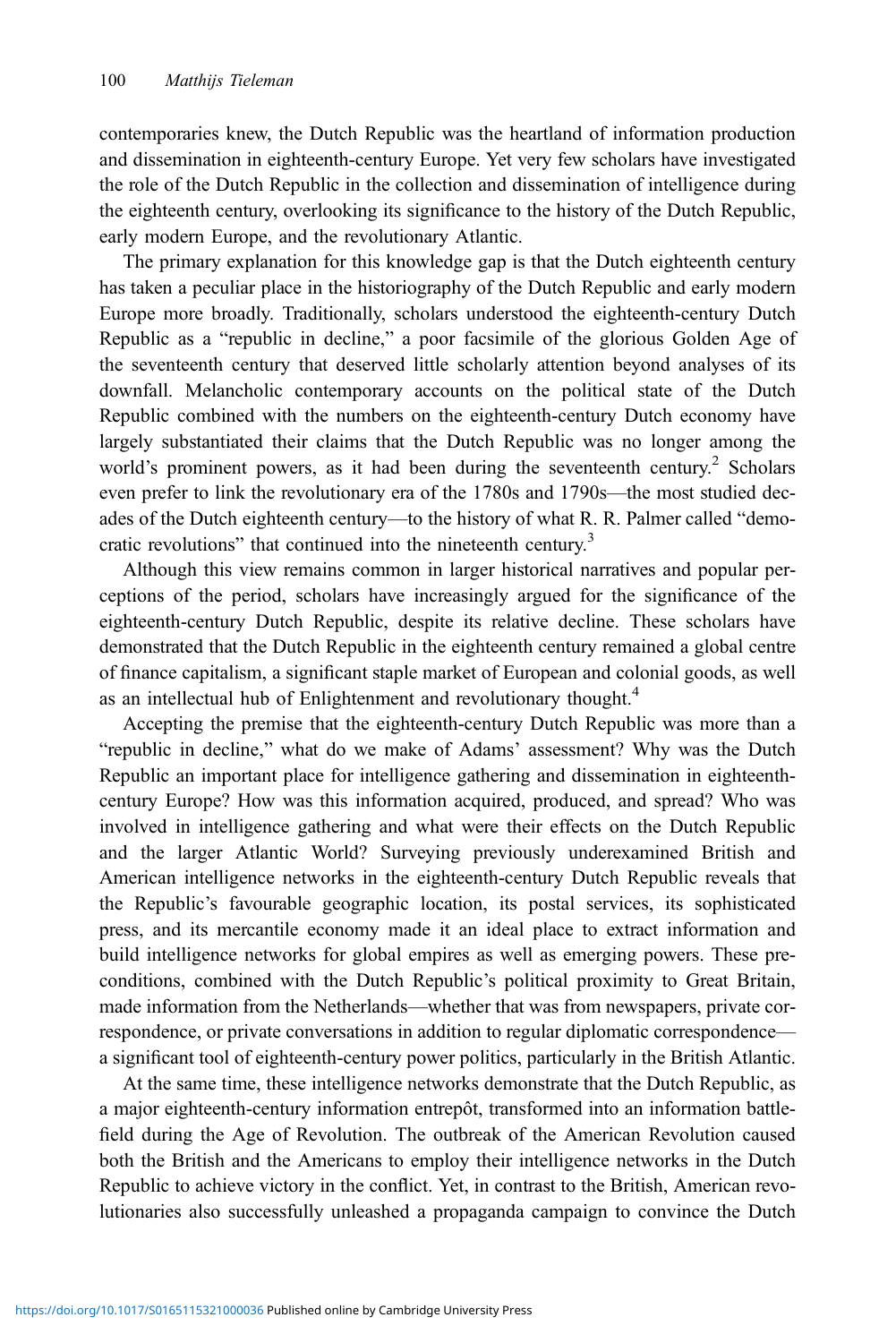public of their cause. By infiltrating the liberal and sophisticated Dutch printing press, the American revolutionaries not only succeeded in fostering political support among the Dutch public, but also created a transatlantic intellectual exchange with the Dutch opposition that helped lay the foundations of the Dutch Patriot movement of the 1780s and ultimately the dissolution of the Republic as a whole in 1795.

#### The "Little London" of Richard Wolters

Dutch primacy in the production and dissemination of information began in the seventeenth century at the height of the Dutch Republic's economic and political power. During the seventeenth century, the rise in global trade of the province of Holland, and the city of Amsterdam in particular, proved foundational to the Dutch Republic's role in information exchanges. Economic information—accompanying the goods and currencies that came from all over the world—flowed freely into the Netherlands through the correspondence of merchants and imperial trading houses, where it was used for capital investments and expansions into heretofore inaccessible markets. Meanwhile, news on political developments flowed copiously into Holland and other provinces in the Dutch Republic and made possible the novel phenomenon of newspapers, which quickly became common and important sources for information on global events. This massive exchange on global economic and political developments was both a product of and a stimulus to the Dutch economy during the seventeenth century, each fuelling the other's rise.<sup>5</sup>

Dutch politicians' lack of control over their own state intelligence as well as the absence of censorship in the public sphere further enabled Dutch primacy in information exchange during the seventeenth century. As a decentralised state, Dutch provinces, cities, and other localities shared sovereignty with the central government's institutions, such as the States General and, during certain periods, the stadtholderate. This state structure of multiple sovereignties, combined with a culture of relative tolerance towards other religions and ideas, created a society in which one could print on controversial topics that would have been censored elsewhere in Europe.6 Additionally, in contrast to other European states, Dutch diplomatic intelligence was easily accessible due to a relatively open government culture. The Republic employed diplomats across the globe who made intelligence from abroad readily accessible, increasing Dutch prominence in global information exchanges.<sup>7</sup>

The wealth of information that flowed through the Dutch Republic in the seventeenth century not only proved beneficial to the Dutch but to foreign states as well. The cities of The Hague and Amsterdam became important centres of diplomacy in the seventeenth century. Nearly all of the European powers stationed diplomats in the Dutch Republic including states and smaller principalities that were relatively marginal powers at this time—who profited from the massive amounts of information that flowed freely through the Netherlands. Some states even used Dutchmen to serve as spies or agents for their own intelligence gathering enterprises. For instance, the English spymaster John Thurloe, whose Commonwealth competed with the Dutch Republic in the mid-seventeenth century, employed the Dutch diplomat Lieuwe van Aitzema to send him intelligence on political developments in the Netherlands during the First and Second Anglo-Dutch Wars.<sup>8</sup>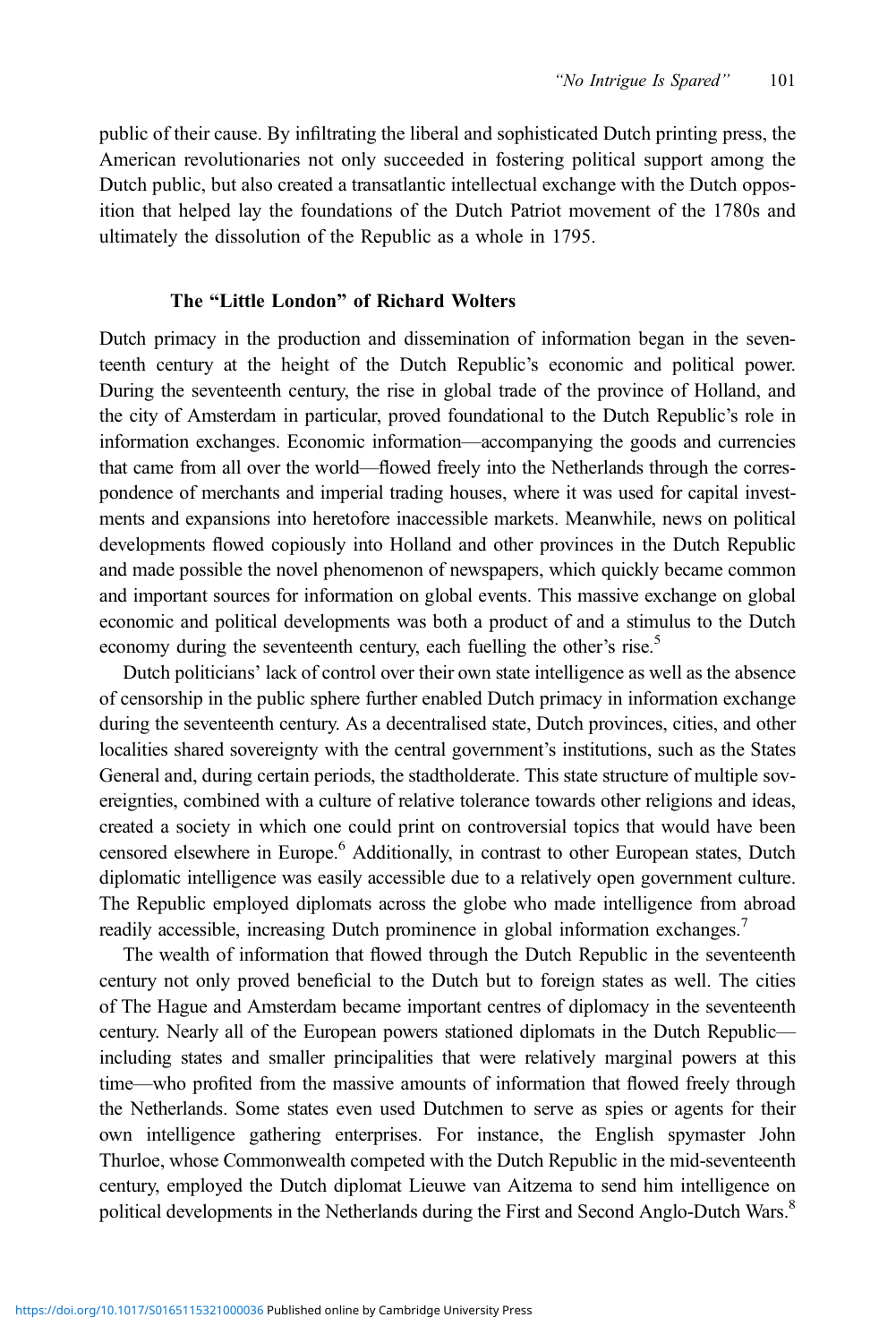Dutch primacy in information exchanges during the seventeenth century, combined with Anglo-Dutch geopolitical developments, laid the foundations for the intelligence networks of the eighteenth-century Dutch Republic, upholding the status of the Netherlands as an important centre of news and information. During the 1680s, tensions arose in England regarding King James II, who English Protestants believed had introduced Catholic absolutism on the British Isles. After the birth of a Catholic heir to James in 1687, which threatened to perpetuate Catholicism and absolutism in Britain, the Dutch stadtholder William III saw his chance to live up to his reputation as the defender of the Protestant cause in Europe. At the invitation of Protestant parliamentarians, William invaded the British Isles and overthrew James II. William and his wife Mary—James's Protestant daughter—were subsequently crowned King and Queen of England, Scotland, and Ireland in 1688. The Glorious Revolution—as William's coup d'état is called—not only changed the balance of power on the British Isles but also on the European Continent at large. In contrast to the adversarial decades preceding 1688, the Dutch Republic and England formed an unbreakable alliance in the wars against France and its allies during the 1690s based on the rule of William as both stadtholder of the Dutch Republic and king of Great Britain. After the death of the stadtholder-king in 1702, both governments continued to favour a strong Anglo-Dutch alliance, leading to a political and economic integration of the two countries.<sup>9</sup> For instance, the British were not only able to mimic the Dutch financial and banking industry at home but also employed Dutch financial institutions to fund their wars of imperial expansion during the eighteenth century.<sup>10</sup>

The strong alliance between Great Britain and the Dutch Republic in the eighteenth century also led to a significant expansion of British information gathering in the Dutch Republic, particularly through the Wolters intelligence network, which performed an intelligence collection function similar to other networks during the early modern period.<sup>11</sup> Richard Wolters, a Dutchman from the city of Rotterdam, became a British agent in the Dutch Republic in 1730, when he was just sixteen years old. The history is sparse for the first thirty years of Wolters' career, as the archives reveal little information on the beginnings of his intelligence network. In a 1922 article on Wolters's network in the late 1740s, Dutch historian Pieter Geyl claims that Richard became a British agent shortly after the death in 1730 of his father Dirck, who had been an "agent" in Rotterdam for the British crown before his death. Despite the "great many pretenders" for the job opening after his father's death, Richard was chosen to succeed his father.<sup>12</sup> While most of Geyl's claims are largely unverifiable—he did not cite much evidence in his article the British National Archives do contain a handful of letters from Dirck Wolters to various high-ranking British officials throughout the early 1720s, indicating the importance of Dirck's job and its connection to intelligence gathering.<sup>13</sup> Also clear is the start date of Richard's career. At several points during his service Richard Wolters claimed that he started working as a British agent in 1730, substantiating Geyl's claim that Richard essentially succeeded his father.<sup>14</sup>

Operating out of the Dutch city of Rotterdam, the Wolters intelligence network generated a consistent and massive flow of information used for the British state's imperial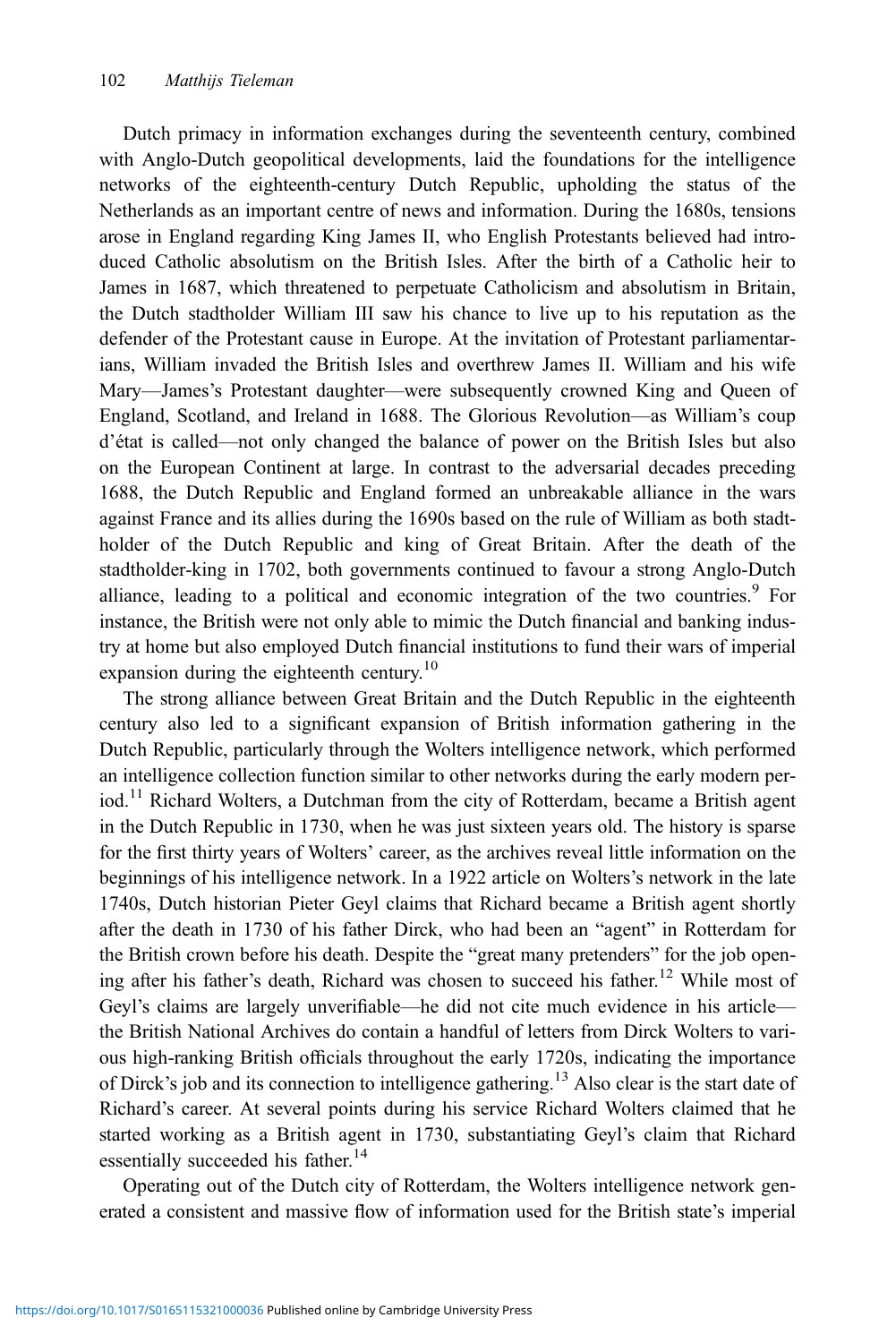governance, geopolitics, and foreign policy. The amount of intelligence the Wolters' network systematically collected in the Dutch Republic was immense, covering over fifty large volumes of correspondence and intelligence reports, about one or two volumes per year. The amount of intelligence is especially large when one considers that many of Wolters' documents that cover 1730 to 1762 are not archived and quite possibly lost. The documents that have been preserved reveal how the Wolters intelligence network was able to exploit the Dutch Republic's geographic location, its extensive postal services, its mercantile economy, and its government for the benefit of the British. Richard Wolters—like his father before him—had centred his intelligence network around Rotterdam. At first glance, this city seems an illogical place to engage in large-scale intelligence gathering given that Amsterdam was the commercial and The Hague the political centre of the Dutch Republic.

Despite these drawbacks, Rotterdam was an ideal place for Wolters to locate his intelligence network. During the eighteenth century, Rotterdam's economy became increasingly entangled with the economy and information exchange of Great Britain. Merchants from the British Isles, such as those from the Company of Merchant Adventures, had long favoured Rotterdam and the province of Holland in general, due to the relatively small distance of travel. Rotterdam was located in the southwest corner of the Dutch Republic, adjacent to the Meuse River. This location gave the city's merchants easy access to the North Sea and subsequently Great Britain.<sup>15</sup> Rotterdam's importance to the British gradually increased during the eighteenth century as more British merchants settled in the city as a result of the strong Anglo-Dutch alliance and Britain's expansion in the Atlantic economy. Evidence from later in the eighteenth century indicates that, possibly in part due to its dependence on the British economy, Rotterdam housed several pro-British factions in government and among its merchants.<sup>16</sup> The extent to which Great Britain and its merchants influenced Rotterdam in the eighteenth century becomes clear when one considers that the city earned itself the nickname "Little London." 17

Rotterdam's British character and its geographical proximity to Britain enabled Wolters to gather intelligence. For instance, during the War of the Austrian Succession in the 1740s, Wolters' letter exchanges reveal extensive use of his contacts in Rotterdam, mainly from the merchant class, for the British war effort. Of particular interest to the British and Wolters at this time was the French city of Dunkirk, which in 1744 and 1745 was supposed to be the assembly point for a combined French and Jacobite invasion of Great Britain. Merchants who traded at Dunkirk informed Wolters of the city's defences and the size and strength of the looming invasion force.<sup>18</sup> In a similar vein, Wolters's financial records from this period demonstrate that he specifically hired locals to "watch" various suspected Jacobites in 1745.<sup>19</sup>

In addition to its British-dominated mercantile community, Rotterdam also served as an important gateway into Central Europe, creating another significant source of information for Wolters's intelligence network. After the Hanoverian succession in 1714, the elector of Hanover—the ruler of a powerful principality in the Holy Roman Empire also became king of Great Britain. This personal union between Great Britain and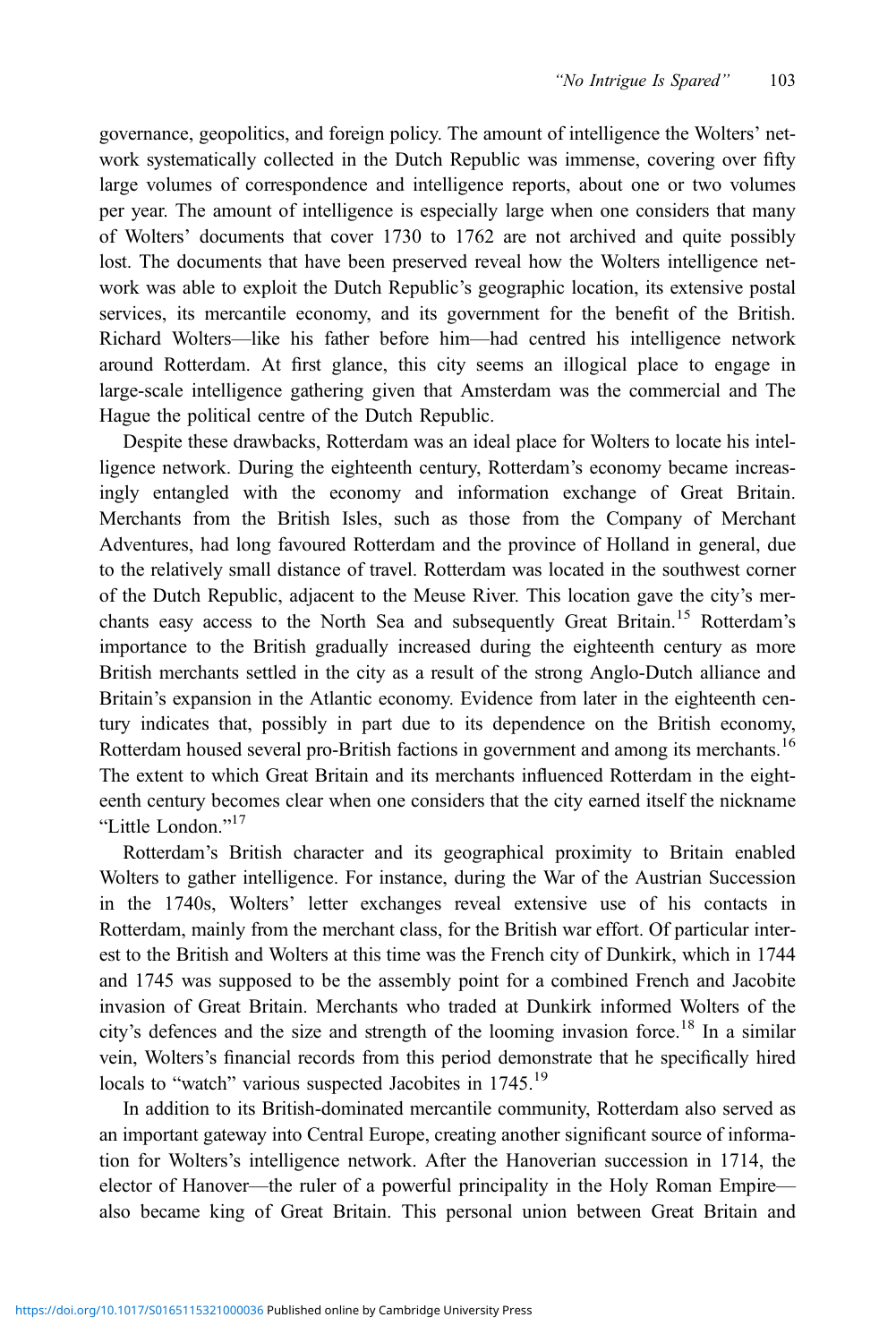Hanover greatly increased British interest in the political developments in the Holy Roman Empire.<sup>20</sup> Wolters's network was ideally situated at the Rhine-Meuse-Scheldt river delta to send intelligence on these developments. For instance, at the end of the Seven Years' War, Wolters regarded "the Miseries of the [Seven Years'] War in Germany" as an opportunity to increase the Protestant population of British North America with German immigrants once peace was concluded. Many of the German immigrants to America ended up in Rotterdam before their transatlantic voyage and, as Wolters discovered, were treated horribly by Dutch shippers. The British government, Wolters recommended, should guarantee "Good Provisions, good Room for the People and their Baggage," including "a small quantity of liquor and tobacco," a folder with a "short description of the Part of America to which they are to be transported" and "if possible, a Small Map of the Country with it."<sup>21</sup> In Wolters' plan to increase Protestant migration to America, the British government would send so-called Emissaries—"of which there are some" in the Dutch Republic—to the lower Rhine valleys in Germany to spread "an exact account of the [beneficial] Terms that will be granted by the King to the Settlers." Wolters's network would provide the personnel for the propaganda arm of this operation. Aside from the possible emissaries Wolters knew from the Dutch Republic, Wolters already had a potential leader of the emissaries in mind, who "has for several years past been employed . . . as an Emissary to make Recruits" for the American campaign of the Seven Years' War.<sup>22</sup>

Rotterdam's proximity to Great Britain also allowed Wolters to create an elaborate communication system outside of the regular postal system to correspond in secret with the British government. Unlike many of his contemporaries working in diplomacy and government, Wolters never used cypher to code sensitive letters, apparently extremely confident that his communications to the British government would not get intercepted; all his quarterly bills to the Northern Department were even conspicuously titled "Disbursements of Richard Wolters for Secret Service." Several years of receipts from the packet boats that Wolters used for his correspondence reveal that the British government and Wolters consistently used the same ships—most often the Dolphin, the Prince of Orange, and the Prince of Wales-to transport mail packets to each other for a secret line of communication that did not require cypher to mask the letters' content, significantly improving the efficiency of intelligence gathering. Meanwhile, Rotterdam's proximity to Great Britain greatly aided in the speed with which this information could reach London. Possibly to protect highly sensitive information, the receipts also occasionally mention "His Majesty's Messengers" onboard the ships, who presumably delivered written as well as oral messages to Wolters<sup>23</sup>

Though Wolters and the British government had created their own communication channel independent from regular postal services, they also actively sought to infiltrate the well-connected Dutch postal network to collect more intelligence. During the 1730s and 1740s, Wolters had already established amicable relations with Dutch postmasters that allowed him to occasionally spy on ongoing correspondence. Wolters elaborates on a scheme between him and a Dutch postmaster in January 1746, who allowed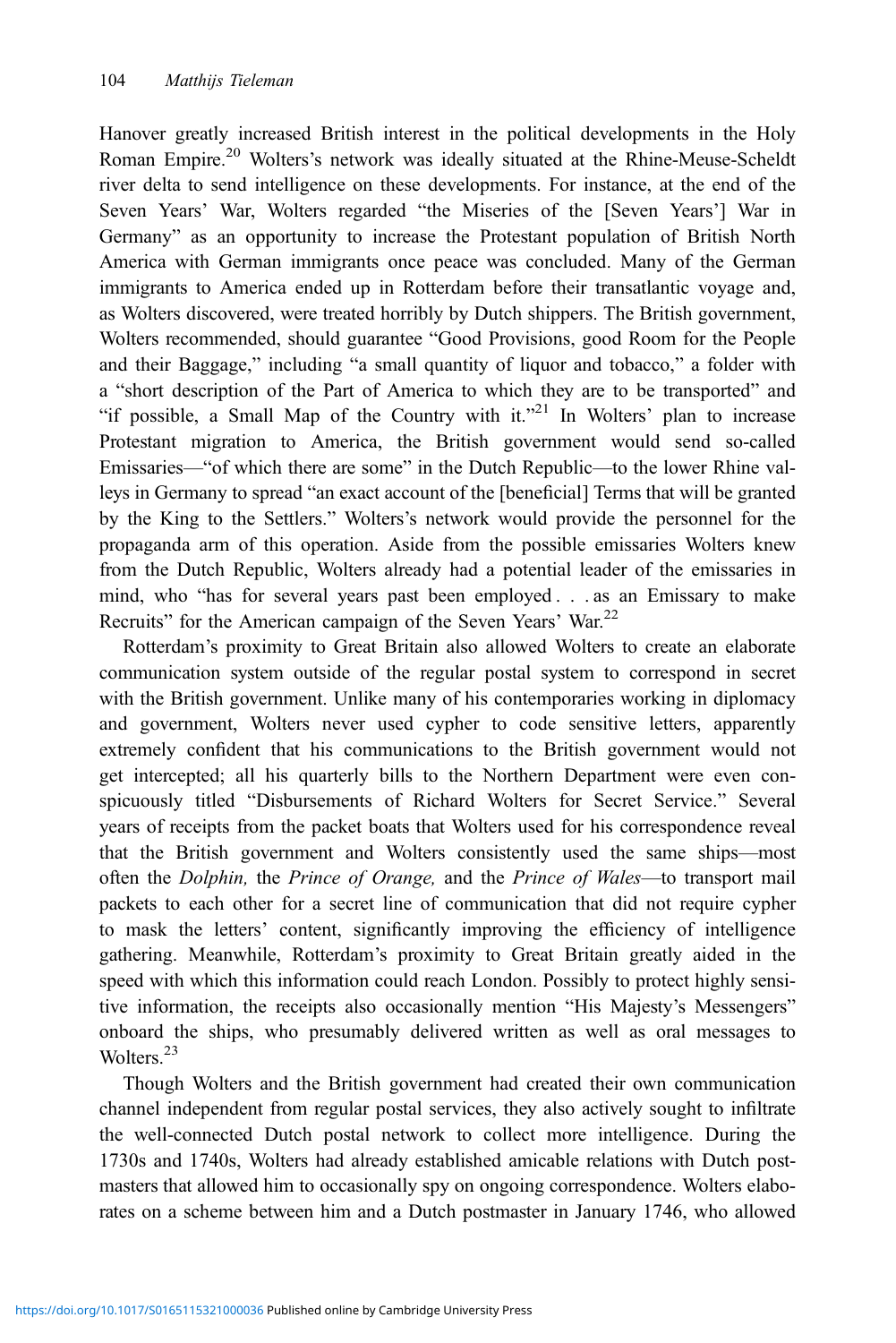Wolters to "peruse and take the needfull [letters] out" and "allways carefully return them in time" before the letters were sent. $24$ 

In addition to reading the letters of others, the infiltration of the Dutch post office was also crucial to ensure safe and adequate delivery of mail from Wolters' so-called correspondents, the network's largest source of intelligence. Throughout his tenure, Wolters employed an extensive network of correspondents spread across Europe, who engaged in intelligence gathering activities in their respective locations. These correspondents evidently also employed their own correspondents in other locations, creating a vast web of intelligence collectors for Wolters who regularly reported their gathered intelligence to him. Subsequently, Wolters analysed the intelligence to separate the wheat from the chaff and, through his secured communication channel with Britain, reported to the Northern Department as well as the Admiralty what he deemed useful intelligence.<sup>25</sup> Wolters recruited his own correspondents who, according to Wolters, had to be of "an unblemished character, Protestant, . . . active [and] intelligent."<sup>26</sup> The number of correspondents differed at various moments. Wolters's network was flexible in size, often larger during wartime, but gradually grew in size during the eighteenth century. Regardless of the size at various times, Wolters always retained at least one main correspondent in Paris and Geneva and, from 1763 onwards, in Madrid as well. The British were well aware of the necessity of secure communications and how the postal network could be compromised. Not only did the British themselves regularly intercept messages for intelligence gathering during the eighteenth century, but the danger of interception also became obvious at various times for Wolters himself.<sup>27</sup> For instance, in 1764, Wolters suspected an interception of a letter from his Madrid correspondent. In a frantic response, Wolters suggested delivering the intelligence "in the Hands of the Officer of the English Post Office, if there are any; or into those of the Captain of the Packet-Boat in Course for the Mail" and ship the intelligence through England to him.<sup>28</sup>

Wolters' chances to further infiltrate the Dutch postal network significantly improved after the Orangist Revolution of 1747/48, which fundamentally altered the political balance in the Dutch Republic and subsequently who was in charge of the Republic's postal system. The Orangist Revolution broke out in 1747 as a result of popular discontent with the Dutch ruling elites, who had long governed the Republic through the nepotistic practice called *contracten van correspondentie*, dividing powerful and lucrative government positions among interconnected ruling families. The death of the childless stadtholder-king William III in 1702 left the position of the stadtholder vacant in five of the seven provinces of the Dutch Republic. Another branch of the Nassau family had provided the stadtholders for the northern two provinces of the Republic— Groningen and Friesland—since the founding of the Dutch Republic in the sixteenth century. These two provinces thus retained a stadtholder after William III's death. Nevertheless, without a stadtholder in the other five provinces, political positions in most of the Dutch Republic were no longer filled as a result of personal patronage of the stadtholder. Instead, various ruling families—called the regenten—gained power in local and provincial governments and distributed political positions among family members and friends<sup>29</sup>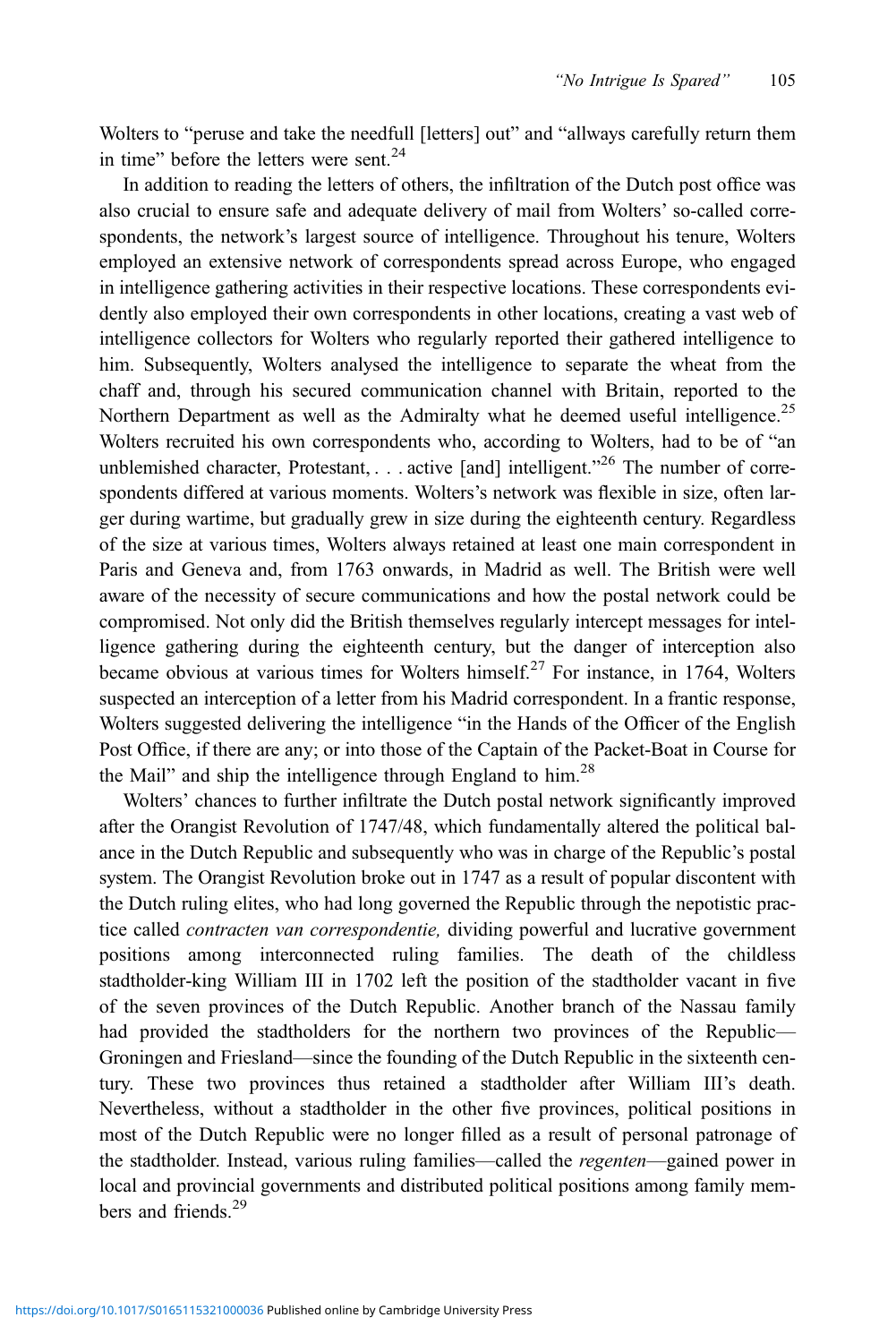Between the death of William III in 1702 and the late 1740s, popular resentment against the nepotism of the *regenten* gradually increased, particularly as natural disasters, a declining economy, and war weighed heavily on the Dutch Republic during the 1730s and 1740s. When a French army threatened to invade and overrun the Dutch Republic during the War of the Austrian Succession in 1747, violence started in the northern provinces against the so-called *pachters*, private tax collectors who exploited their position of power to skim large profits from tax collections. The protests soon spread throughout the Dutch Republic against all forms of nepotism. The rioters demanded the reinstatement of the stadtholder who, they believed, could crush the nepotism that caused the Republic's decline. After much popular clamour, William IV, the stadtholder of Groningen and Friesland, was declared the stadtholder of all the seven provinces of the Republic in May 1747. Yet true reforms still needed to be implemented. Various movements rose in cities across the Dutch Republic—the Amsterdam Doelistenbeweging (Doelisten movement) as the most prominent one—that sought to leverage the stadtholder's newfound power to crush the nepotism of the *regenten*.<sup>30</sup>

The Orangist reformers envisioned a broad overhaul of the selection process for public officials, including the postmaster positions. Like many other government posts in the Dutch Republic, the appointment system for the postmasters was nepotistic to its core. Burgomasters shamelessly appointed their newborn sons and toddler grandsons as official postmasters, granting their family members thousands of guilders annual income without doing any of the work associated with the position. The post offices in the city of Amsterdam were particularly important to the *regenten* and also especially nepotistic. The Amsterdam government had used the city's position as the primary commercial centre in the Dutch Republic to monopolise the postal services destined for various places around the world. This strategy ensured Amsterdam's primacy in information exchanges in the Dutch Republic, and a large guaranteed income for the family members of the regenten.<sup>31</sup> The reformers argued that Orangist control over these post office appointments would solve the problem of nepotism while simultaneously breaking the monopoly on information that the regenten held.<sup>32</sup>

The Orangist revolution and the proposed postal reforms particularly animated Wolters in 1747 and 1748 and he actively supported the Orangist cause behind the scenes. The post offices played a crucial role in the Dutch information exchanges, which meant that the person who appointed the postmasters would have substantial influence on the workings of Wolters's network. The post between England and the Dutch Republic was also managed in a post office in Amsterdam, making Wolters especially concerned over the political developments there.<sup>33</sup> As the Orangist revolutionaries were demanding control over the Amsterdam post offices in 1747 and 1748 and the Amsterdam government refused, Wolters incessantly reported to various British officials on the progress the Orangists were making on postal reform, largely agreeing with the Orangist demands.<sup>34</sup> Wolters even personally encouraged the stadtholder and Laurens van der Meer—the stadtholder's delegate to Amsterdam—to pressure the Orangists to continue their demands for postal reform.<sup>35</sup>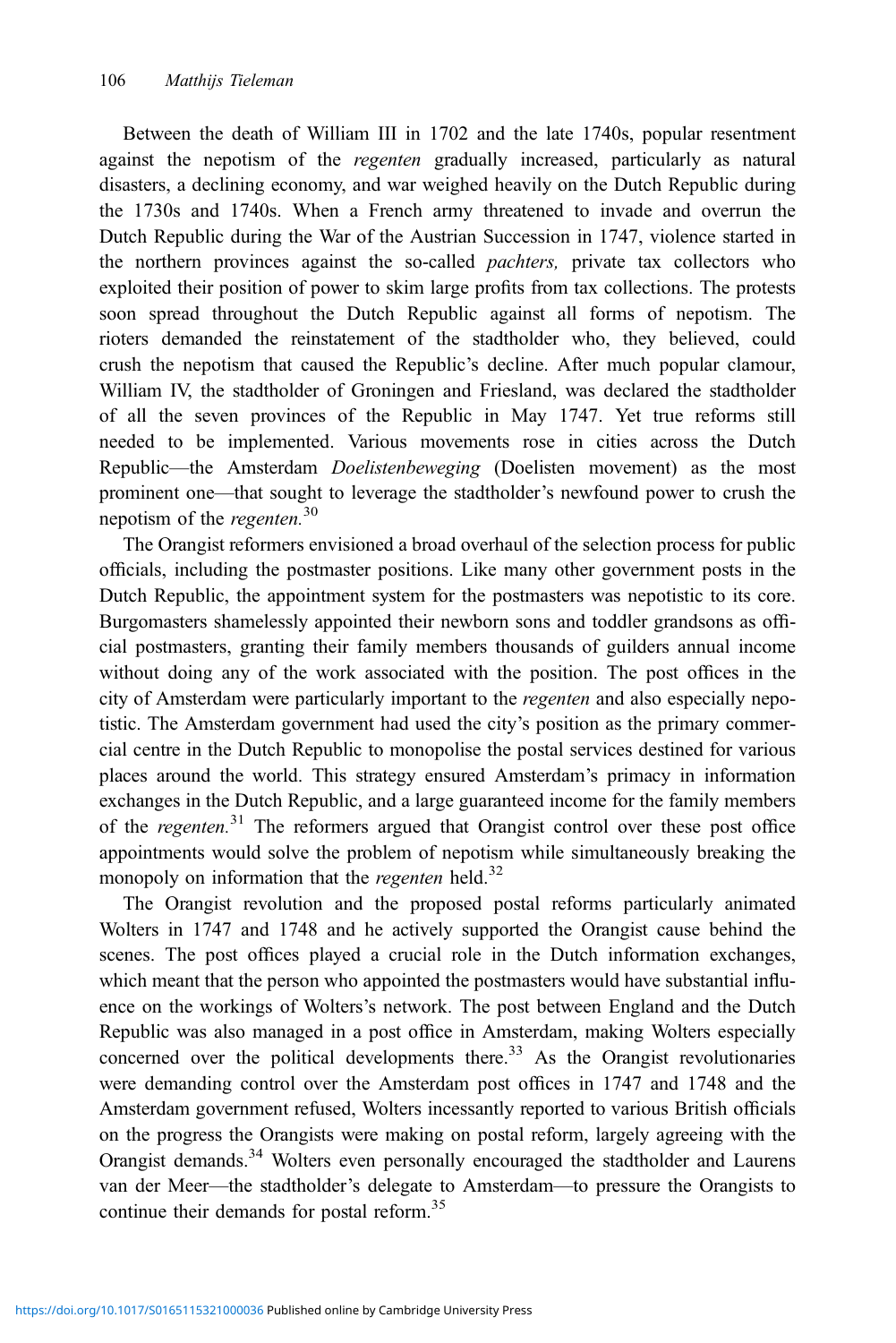In the end, the solution to the question of the postmaster appointments greatly bolstered the power of the stadtholder. To solve the controversy, stadtholder William proposed that—instead of the regenten—he would control the appointments to the post offices in the future, mimicking his power grab in various other powerful institutions in the Dutch Republic, such as the West and East India Companies.<sup>36</sup> The Orangist reformers—much enamoured of the stadtholder—accepted his proposal and moved on to other reforms. They apparently failed to recognise how this new appointment system would perpetuate the nepotism they had sought to destroy by shifting the source of nepotism from the *regenten* to the stadtholder.

The change in how postmasters were appointed proved extremely beneficial to Wolters's intelligence network as well. The British government acted friendly towards the stadtholder's new regime—in part because the stadtholders were related to the British monarchs—and pursued a strong alliance with the Dutch Republic during the 1750s and 1760s. Presumably by leveraging British clout in the stadtholder's government in this period, Wolters gradually infiltrated the post offices in both Hellevoetsluis and Den Briel. Wolters's infiltration of these post offices gave him control over a significant portion of the information that flowed from the Rhine-Meuse-Scheldt river delta as well as from Great Britain to northern Europe. During the 1760s, George Shelvocke—Great Britain's secretary of the post office—recommended to Wolters that he should hire a certain Mr. Gravius as his deputy to handle all the correspondence coming from Wolters's private communication channel with the British government. Shelvocke recommended Gravius because he was already a clerk at the post office in the Dutch town of Den Briel. Gravius was, therefore, able to gather intelligence from letters and people going in and out of the Rhine-Meuse-Scheldt river delta as well as handle Wolters' communications with the British government at the same time. $37$ 

Control over the post offices in Den Briel and Hellevoetsluis continued to be of significant value to Wolters during the 1760s and he spent much effort in retaining his assets there as the years progressed. Gravius died at some point in the 1760s and a certain Peter Leening succeeded him, who Wolters subsequently hired as his deputy since it was convenient to continue "to have both offices combined" in one person. In 1769, Wolters recommended to the Earl of Sandwich—the secretary of state of the Northern Department—that his secretary Charles Hake should work under Peter Leening. Wolters explained that Leening—"though in the best of his days"—was a "Martyr of the Gout" and that Leening's successor, Mr. Swalmius, had "a total ignorance of the English language." Moreover, Wolters reasoned that Swalmius's "Friends Desire to push him in the Magistracy, will make him less governable, and out of the reach of Punishment in Case of Misbehaviour." Leening's looming death and Swalmius's succession could undo Wolters' control over the post office in Den Briel. To remedy this problem, Wolters personally requested William V—the new stadtholder of the Dutch Republic—to intervene and replace Swalmius with Hake at the Den Briel post office. Because of "the Multiplicity of Sollicitants for the few Places that become vacant in so Small place as the Briell," Wolters also requested Great Britain's Northern Department to finance Hake separately to be the successor of Leening, since control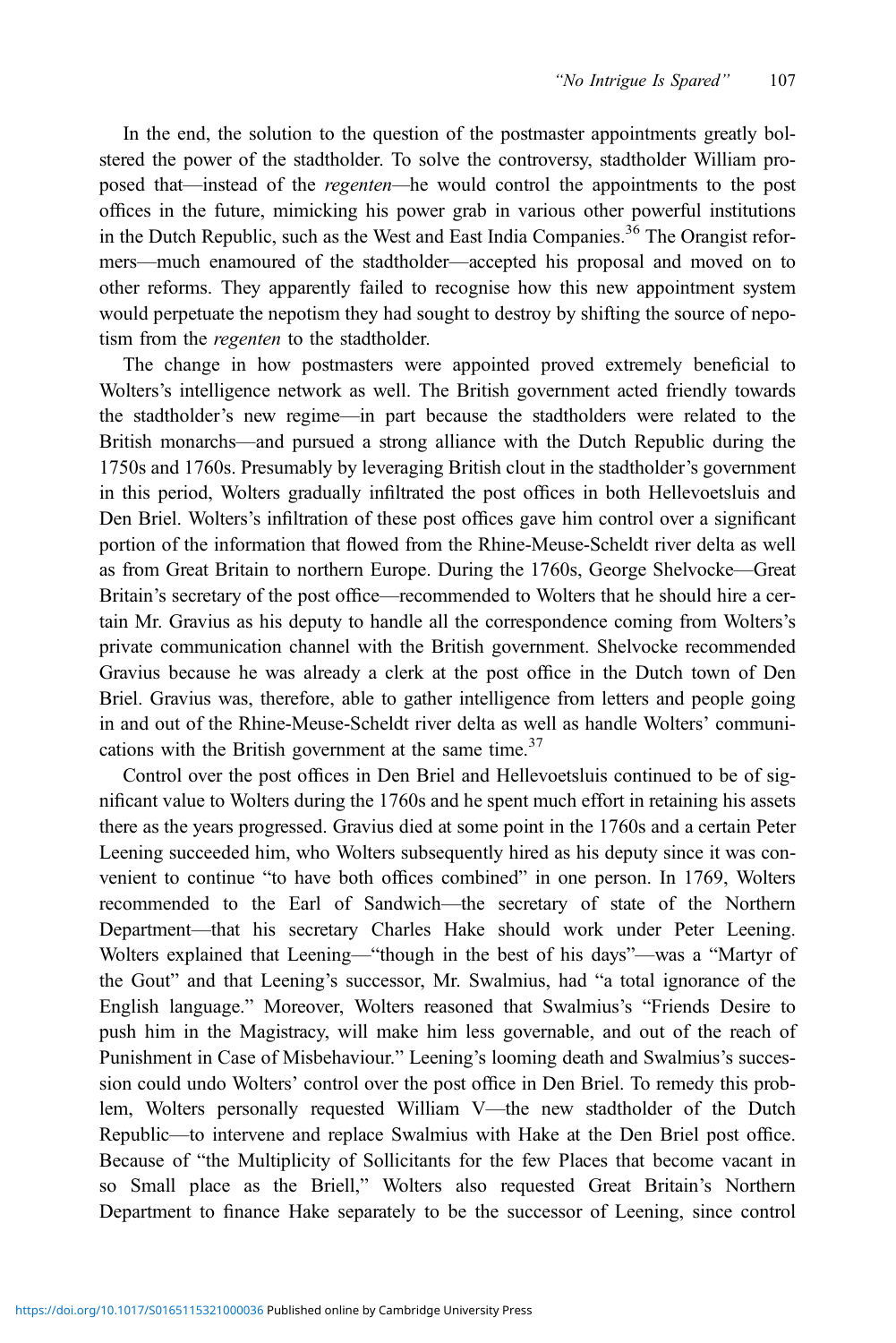over the Den Briel post office had proven so fruitful, "particularly in [the last two] successive Wars and in the last Rebellion." 38

#### "America's Friends Do Not Sleep"

Though Wolters' intelligence network successfully employed the Dutch Republic's political system, postal service, and geographic location in service of a foreign government in the eighteenth century, his network was not the only one to do so. Starting in the 1760s, the Dutch Republic became increasingly entangled in the disputes between Great Britain and its North American colonies. During the 1760s and 1770s, Dutch merchants smuggled large amounts of consumer goods and (eventually) war materiel to the American colonies. These smuggling activities created discord between Great Britain and the Dutch Republic and simultaneously revitalised the Dutch political opposition, which increasingly looked to the American revolutionaries for ideological guidance. As the American Revolution unfolded and the Americans sought diplomatic support in Europe during the 1770s, they, like the British, recognised the benefits of the Dutch Republic as the eighteenth-century information entrepôt and recruited American sympathisers in the Dutch Republic for intelligence purposes. Though not nearly as voluminous, independent, or as enduring as Wolters' intelligence network, the American intelligence network in the Dutch Republic was tightly intertwined with American diplomatic efforts in Europe and proved successful in collecting intelligence for their newly established government. Additionally, the American intelligence network in the Dutch Republic proved even more successful in shaping Dutch public opinion by waging an information war for the American revolutionary cause. American success in the information wars in the Dutch Republic between 1775 and 1780 infused Dutch political discourse with revolutionary ideas that helped create the Dutch Patriot movement in the 1780s, which ultimately caused the downfall of the Dutch Republic altogether in 1795.

Like Wolters' intelligence network, the American revolutionaries employed the Dutch Republic's political system, geographic location, and postal services for intelligence gathering, based on long-standing entanglements in the Dutch economy and politics as well as the Republic's status as Europe's information entrepôt. Starting in the early 1760s, American colonists increasingly used Dutch merchants and ports to support their protest against Great Britain and undermine British attempts to control their transatlantic trade. Especially after the passing of the Townshend Acts of 1767 and 1768—which implemented taxes and new enforcement measures on the trade in consumer goods to Britain's North American colonies—American colonists used Dutch merchant networks to smuggle consumer goods to America and subsequently undermined the British government's attempts to pay back the debts it had incurred during the Seven Years' War (1754–1763). American colonists particularly used the Dutch Caribbean island of St. Eustatius to smuggle goods to America, including tea and firearms, significantly contributing to the Tea Act crisis in 1773 and the eventual outbreak of the American Revolutionary War in April 1775.<sup>39</sup>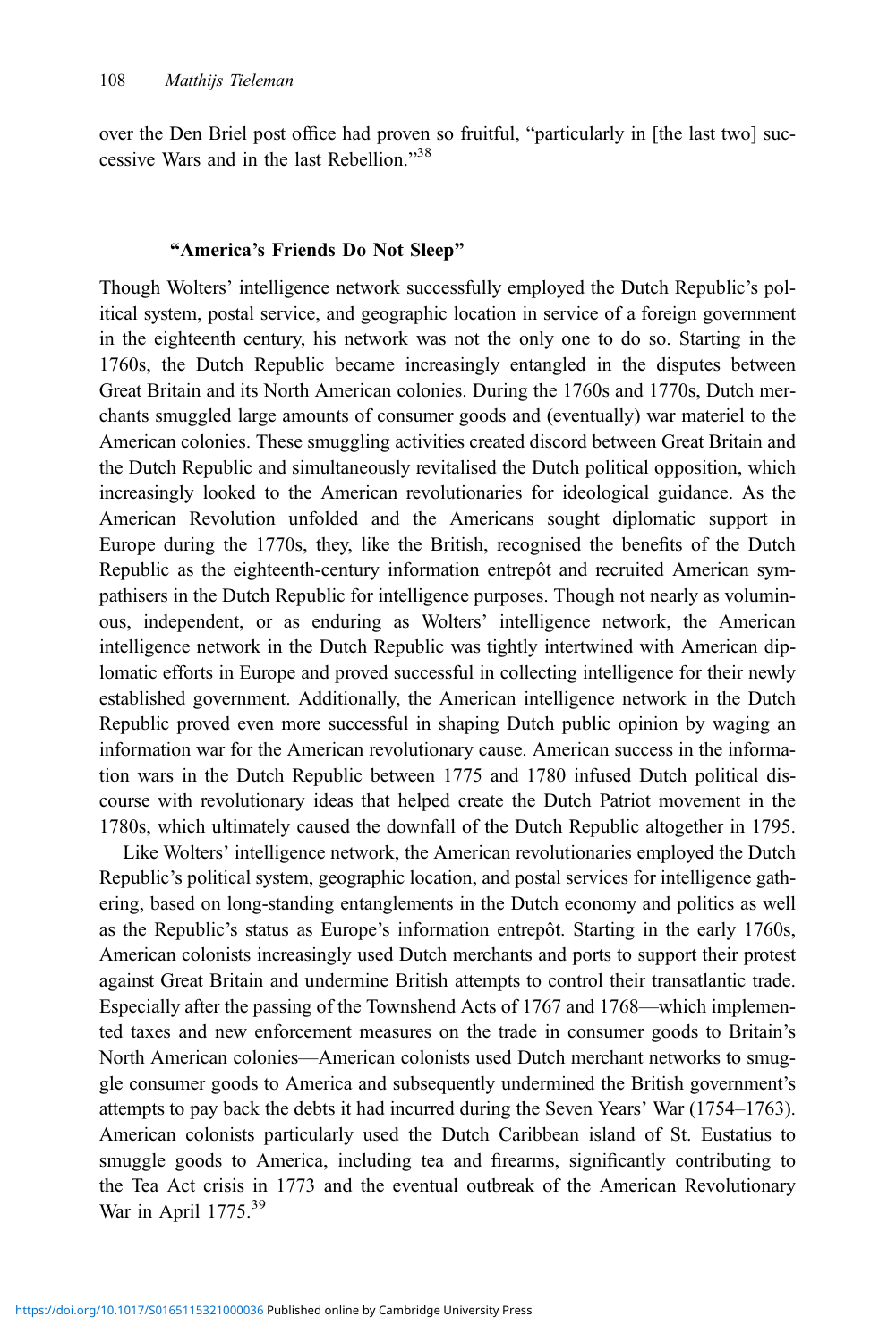After the outbreak of the war, the American revolutionaries established an intelligence network of various pro-American figures in the Netherlands as part of a broader diplomatic effort to shore up support for their cause in Europe. The most prominent and active among these figures was Charles Guillaume-Frédéric Dumas, who grew infatuated with America during the 1760s and 1770s. Dumas, born in Germany, had moved first to Switzerland and then to the Dutch Republic in the 1750s. Probably in 1766, Dumas met the American printer, scientist, and future revolutionary Benjamin Franklin on the latter's travels through Europe. A correspondence started that mostly pertained to their shared love of science, the arts, and literature.<sup>40</sup> The letters from Dumas in the spring and summer of 1775 demonstrate the extent to which Dumas had become an American sympathiser. For instance, Dumas sent Franklin various copies of Emmerich de Vattel's The Law of Nations, the new edition of which Dumas was the editor and had written a foreword that spoke favourably of the American colonies and their continued protests against Great Britain.<sup>41</sup> Though correspondence between Franklin and Dumas was initially of an intellectual nature, it became more political in 1775 after the American revolutionary war began.

In part due to his dedication to the American cause, the Continental Congress employed Dumas to become their agent in the Dutch Republic in late 1775. Acting in secrecy (at least in theory) the Congress tasked Dumas to convince foreign diplomats in the Netherlands of America's economic potential and that American forces could defeat Great Britain on the battlefield. Aware of the many Dutch merchants already engaged in illicit trade to America, Franklin asked Dumas on behalf of Congress to entice more merchants to "make great profit [in America]; such is the demand in every colony, and such generous prices are and will be given." Strikingly, Franklin explained to Dumas that America was "in great want of good engineers" and asked if Dumas could "engage and send us two able ones, in time for the next campaign, one acquainted with field service, sieges, &c. and the other with fortifying of sea-ports." Finally, Dumas was paid a lump sum of a hundred pounds sterling for his services, putting him officially on the payroll of the Continental Congress.<sup>42</sup>

As an American agent, Dumas engaged in intelligence gathering activities that were in many ways very similar to Wolters. Like Wolters, Dumas had a—presumably smaller network of correspondents, particularly in Germany, whose letters he regularly forwarded to the Congress and eventually to Benjamin Franklin, Silas Deane, and John Adams, the three American commissioners in Paris who sought to make an alliance with France in 1776 and 1777. Dumas regularly interacted with various members of the Dutch government, although he possessed nowhere near as much influence as Wolters did, particularly at the beginning of his tenure. Many members of the Dutch government were still relatively pro-British and few risked being associated with Dumas, the American "rebel" agent. Doing so could potentially upset the Dutch Republic's lucrative and politically convenient neutrality in the conflict. In 1778, Dumas described how people used to laugh at him for his allegiance to the Americans, indicating his position as somewhat of an outsider in 1776 and 1777. $43$  Nevertheless, Dumas was able to provide reliable intelligence on domestic Dutch political developments, which became more important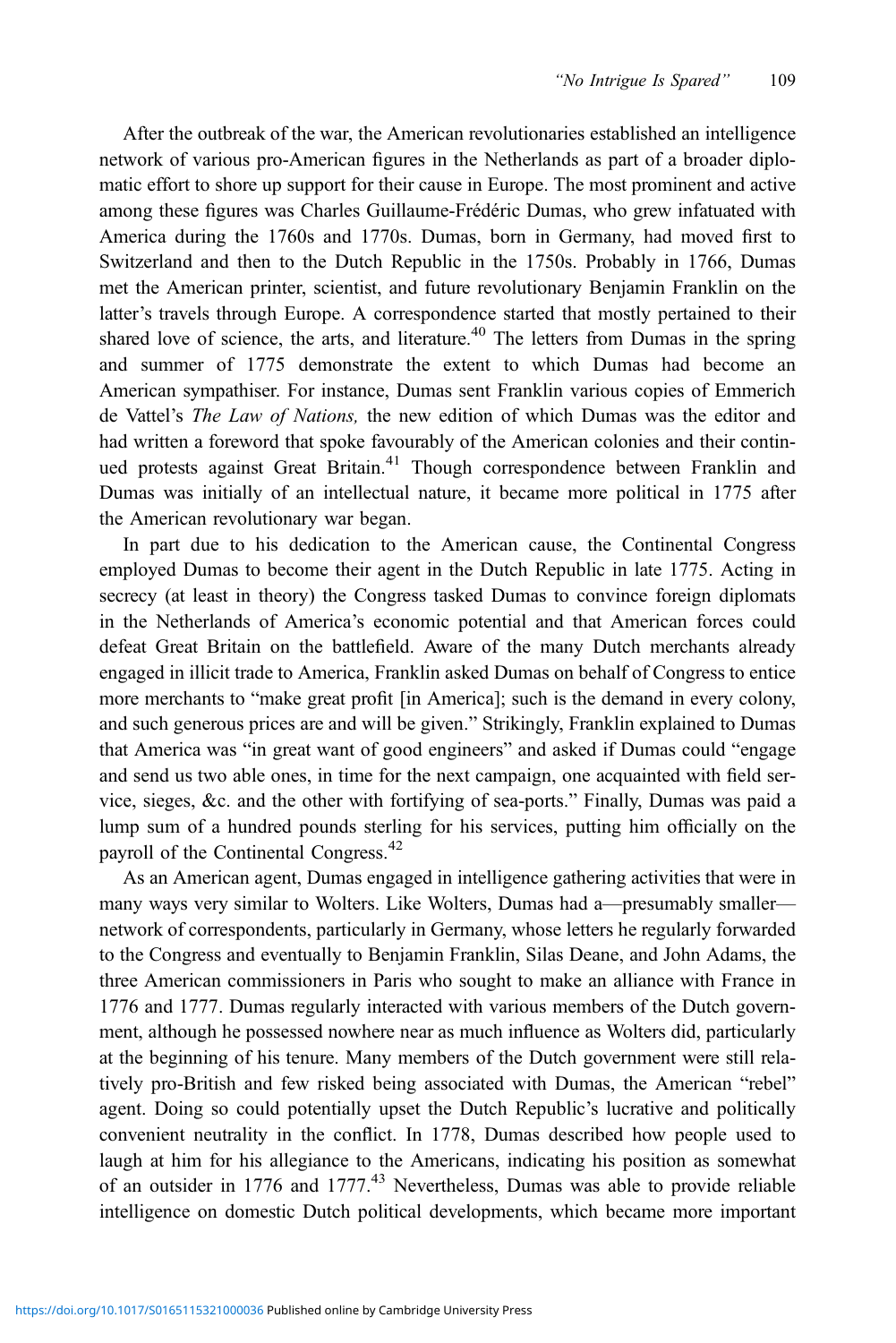as tensions between the Dutch Republic and Great Britain—and thus the possibility of Dutch recognition of American independence—increased between 1777 and 1780.

Dumas had also infiltrated the Dutch postal service, although not in the sophisticated way that Wolters had after the Orangist Revolution. Letters between Dumas and the Americans from 1777 onwards indicate that Dumas had established amicable relations with an unnamed "Postman" with whom he exchanged information on various political developments in Europe and America and through whom he occasionally sent letters as well. Belief in the American cause apparently motivated Dumas' postman; to celebrate their cooperation Dumas and the postman toasted "to the success of the American arms," even though the postman was ill at the time.<sup>44</sup>

Unlike Wolters, Dumas did not have his own fleet of packet boats that protected the contents of his correspondence and therefore relied on more convoluted methods to communicate securely with his American superiors. The distance between North America and the Netherlands greatly increased the chance of interception at sea and even the intelligence Dumas sent to the American commissioners in Paris could be easily intercepted along the way. To secure his communications with the Americans, Dumas devised a book cypher based on passages from the edition of Emmerich de Vattel's The Law of Nations that he had edited and sent to the Continental Congress. The American revolutionaries subsequently used Dumas's cypher to code some of their communications as well.<sup>45</sup> In addition to the book cypher, the Americans also instructed Dumas that, if he did not have "a direct safe opportunity," he should send his return letters to the Congress "by way of St. Eustatia, to the care of Messrs. Robert and Cornelius Stevenson, merchants there, who will forward your dispatches" to America.<sup>46</sup> St. Eustatius—an island in the Caribbean under control of the Dutch West India Company (Westindische Compagnie or WIC)—had been a smuggling port for the Americans for over a decade and from 1775 onwards also served as an intelligence channel between Europe and America.<sup>47</sup>

In contrast to Wolters, Dumas integrated into the American diplomatic scene and effectively became a diplomatic aide to John Adams when the latter arrived in the Netherlands to represent the United States in 1780, symbolising the intertwining of American diplomacy and its intelligence network. Dumas received Adams on his arrival to the Dutch Republic, helped him in his diplomatic negotiations, and even taught the teenaged John Quincy—Adams' oldest son and a future president of the United States—some basic cyphering skills.<sup>48</sup>

In addition to Dumas, the American revolutionaries also employed a number of other agents in the Dutch Republic for their cause in the late 1770s. For instance, a British clergyman in Rotterdam named Benjamin Sowden volunteered to pass on intelligence to the American commissioners in Paris in 1777. Though he was not personally familiar with Franklin, as Dumas had been, Sowden initiated a correspondence with Franklin based on their mutual acquaintances Richard Price and William Gordon, the latter of whom was a pastor from Boston who Sowden had befriended. Because his letters to Gordon apparently failed to reach America, Sowden asked if Franklin could forward his letters and offered the same service to Franklin if he ever needed to send a message to any of his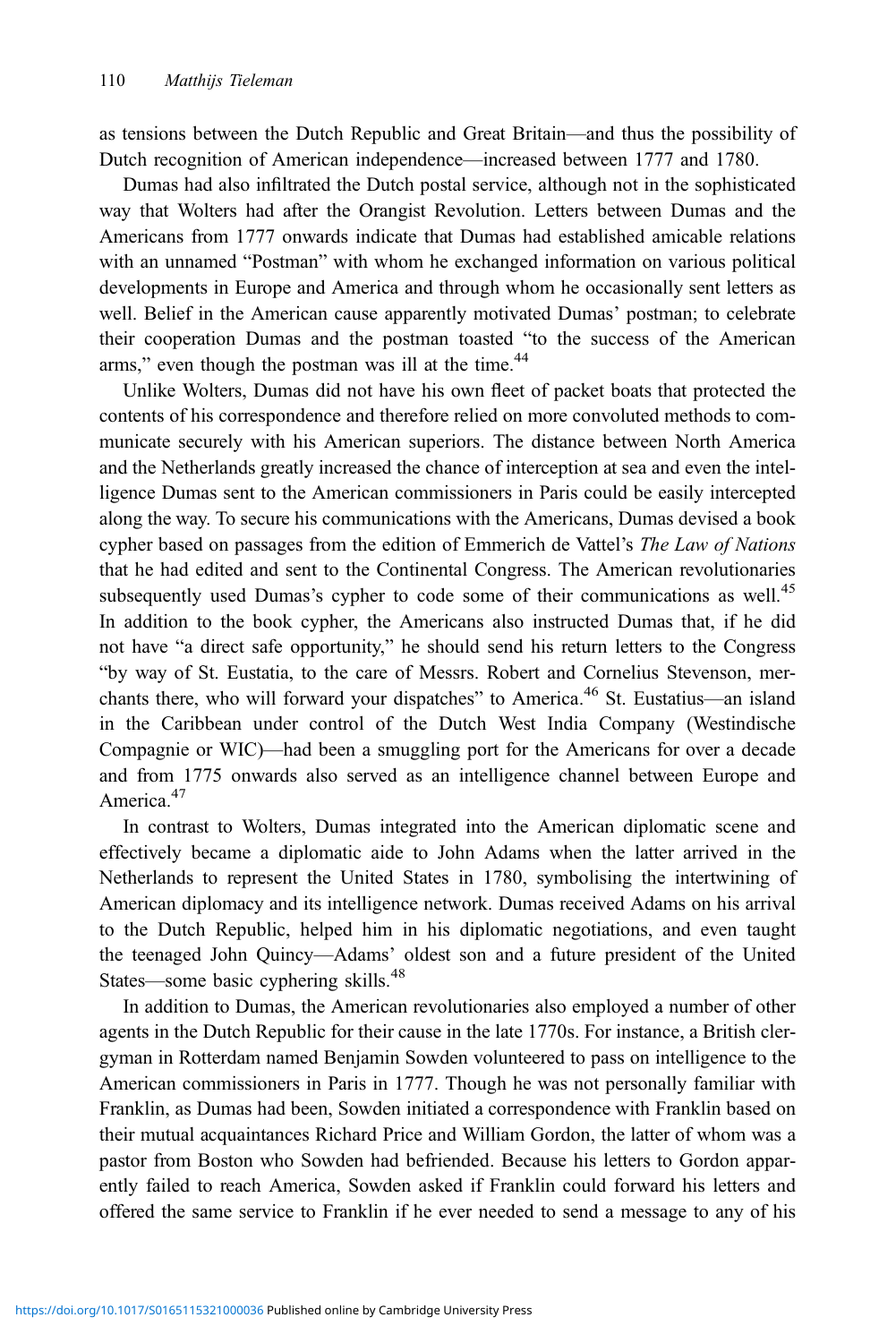"old Friends, by a very secret and safe mode of conveyance."<sup>49</sup> Eager to expand his network of pro-American sympathisers in the Dutch Republic, Franklin agreed with Sowden's forwarding request and a correspondence started in 1777 in which Sowden relayed intelligence to Franklin. Sowden, like Dumas, sent Dutch publications to Franklin and also established an amicable relationship with a certain "Post Master" who fed him information.<sup>50</sup>

At the same time, Sowden reported on conversations he had with people in the British community of Rotterdam, which, as a reverend of the English church, he was quite familiar with. For instance, one conversation with "an old English acquaintance, who is a Man of Character, a zealous advocate for the British Ministry, intimate with all the Dutch Ministers of State, nor less so with [British ambassador to the Dutch Republic] Sir Joseph Yorke," revealed to Sowden that a certain Mr. Wentworth had taken possession of one of Franklin's memorials that sought to convince the French government of supporting the United States in their war with Great Britain. Sowden warned that Franklin should know Wentworth's "real political tenets" and was "hereby put upon Your guard against [Wentworth's] Wiles for the future."<sup>51</sup> The Mr. Wentworth Snowden referred to was Paul Wentworth—a long-time confidant of Franklin's—who was employed by the British government to spy on the American commissioners in Paris. Though the Americans grew increasingly suspicious of Wentworth during 1777, Sowden probably helped expose Wentworth's nefarious activities.<sup>52</sup> Ironically, the British government quickly uncovered Sowden's own intelligence gathering activities for the Americans after they had intercepted a ship from Boston with Sowden's letters onboard, presumably the correspondence that Sowden had asked Franklin to forward.<sup>53</sup>

Not even nine months after the British discovered Sowden was working for the Americans, Sowden's daughter Hannah wrote to Franklin informing him of her father's passing, describing him as a "man of Letters, and a friend to both civil and religeous [sic] liberty" like Franklin.<sup>54</sup> We will never know how much intelligence he could have collected, but Sowden's zeal and efficacy, as well as his network of British merchants in Rotterdam, would probably have been of considerable value to the American revolutionaries in the next few years if he had not died in 1778.

Though the American revolutionaries profited greatly from receiving intelligence from the Dutch Republic in the late 1770s and early 1780s, they were even more successful in using their intelligence networks to influence Dutch public opinion, which helped shape Dutch political and cultural discourse of the 1780s. In addition to its value as an intelligence hub, the American revolutionaries considered the Dutch Republic a potentially significant strategic asset in their war against Great Britain in the late 1770s. The Dutch financial sector—rivalled only by London's—could potentially provide the United States with credit for its cash-strapped government. In addition, the Americans were convinced of their country's economic potential and reasoned that the Dutch who had been so eager to smuggle to America during the 1760s and early 1770s despite Britain's objections—could be seduced with America's economic opportunities. At the same time, the Americans believed that the Protestant, republican Netherlands could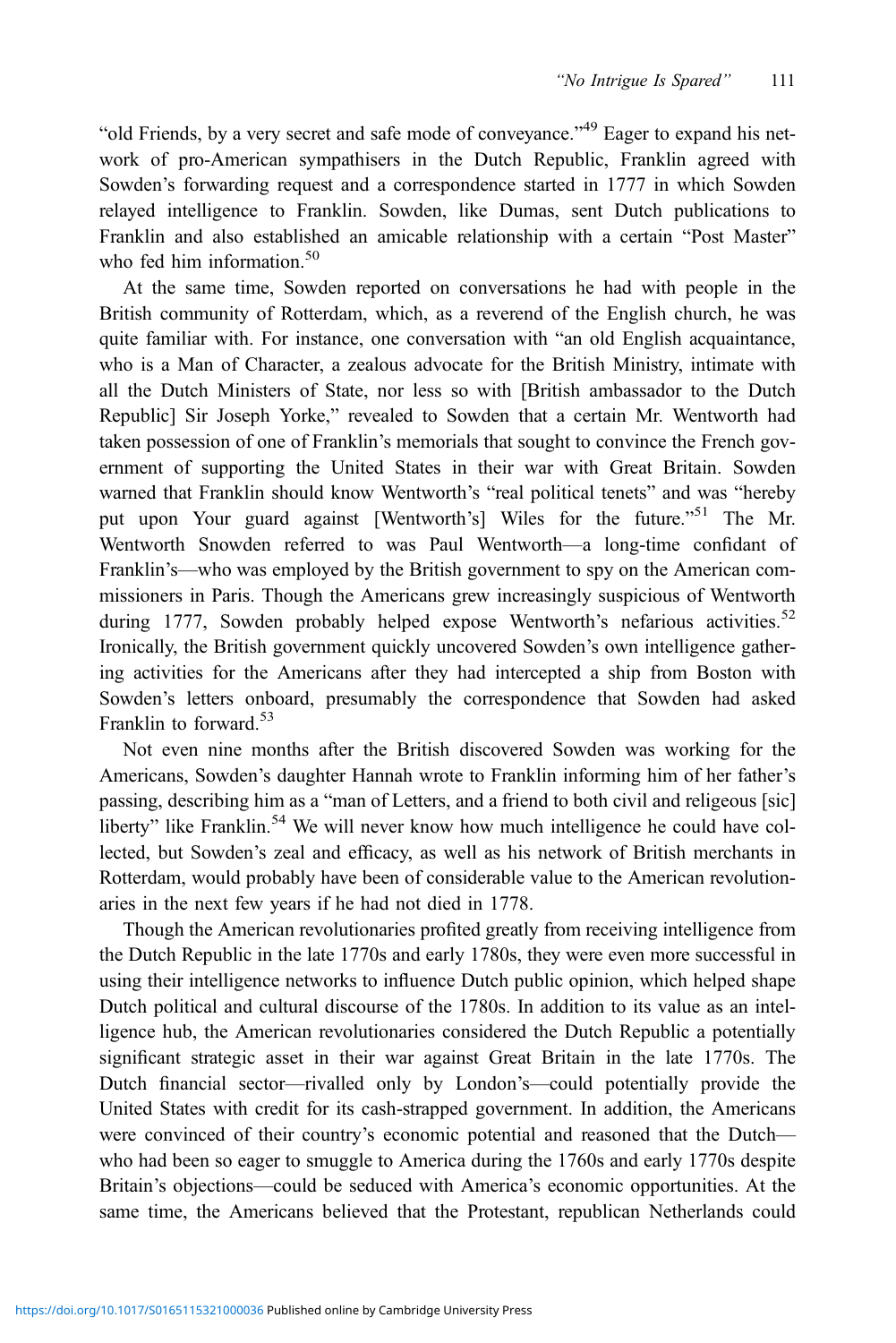be persuaded to recognise American independence, particularly after learning in the mid-1770s that the Dutch Republic harboured many pro-American sympathisers.<sup>55</sup>

In order to win over the Dutch Republic as a strategic asset in their war for independence, the American revolutionaries deployed a significant propaganda campaign, a method they had used successfully to mobilise public support for their revolution in America.<sup>56</sup> American agents in the Dutch Republic were deeply connected to the Dutch press and exploited these connections to shape Dutch public opinion on the American Revolution at the direction of Franklin and the Congress. Dumas, for instance, had been in the business of translating and printing since at least the early 1760s. As a result, he had developed amicable relationships with various printers and editors, in particular with the editors of the Nouvelles Extraordinaires de Divers Endroits (Extraordinary news from various places) or Gazette de Leyde (Leiden Gazette), published in Leiden, and the Courier du Bas-Rhin (Courier of the Lower Rhine), published in the Prussian exclave of Kleve just across the Dutch border. These prominent newspapers were published in French and read all over the Dutch Republic and Europe, giving Dumas's propaganda efforts a European-wide reach.<sup>57</sup> The information that Dumas had published often came from the American commissioners in Paris or the Congress, relaying a pro-American narrative on the revolution in the Dutch Republic and Europe more broadly. In 1777, for instance, Dumas explained how he had "informed two of our most esteemed Dutch Gazettiers" of an extract that Franklin had sent him that painted a positive picture of American treatment of prisoners of war, despite the supposed cruelty of the enemy troops. Dumas's cooperation with the newspaper editors went so far that they even proactively made suggestions to improve American propaganda in their newspapers. In 1777, the famous editor of *Gazette de Leyde* Jean Luzac proposed to contrast narratives of American humanity with "the account of the cruelties that the American prisoners have experienced," which Dumas planned to have translated to German and published in Germany to undermine Britain's reputation there.<sup>58</sup> In his efforts as an American propagandist, Luzac became such a loyal ally to the Americans during their revolution that the Netherlands Society of Philadelphia would honour him in 1909 with a plaque in Leiden, describing him as a "friend of Washington, Adams[,] and Jefferson [as well as] a champion of truth."

Sowden likewise exploited his connections with Dutch printers, particularly with Reinier Arrenberg, a "Printer, Bookseller, and Courantier" in Rotterdam. Like Dumas, Sowden received copies of American newspapers, which he forwarded to Arrenberg, who published it in his *Rotterdamsche Courant* (Rotterdam Courant).<sup>59</sup> According to Sowden, the pieces from the American newspapers were "copied in most of the other Courants of this Country," including Luzac's Gazette de Leyde.<sup>60</sup> Arrenberg himself also started a separate correspondence with Franklin, sharing a love for science and membership in Rotterdam's Batavian Society for Experimental Philosophy. In his letters, Arrenberg begged Franklin to send him news from America, promising to keep their correspondence a secret. "As Gazzetier of this City," Arrenberg complained, "I must content myself only with the News I receive from England," which favoured the British narrative. Because there were so many friends of America in the Dutch Republic, Arrenberg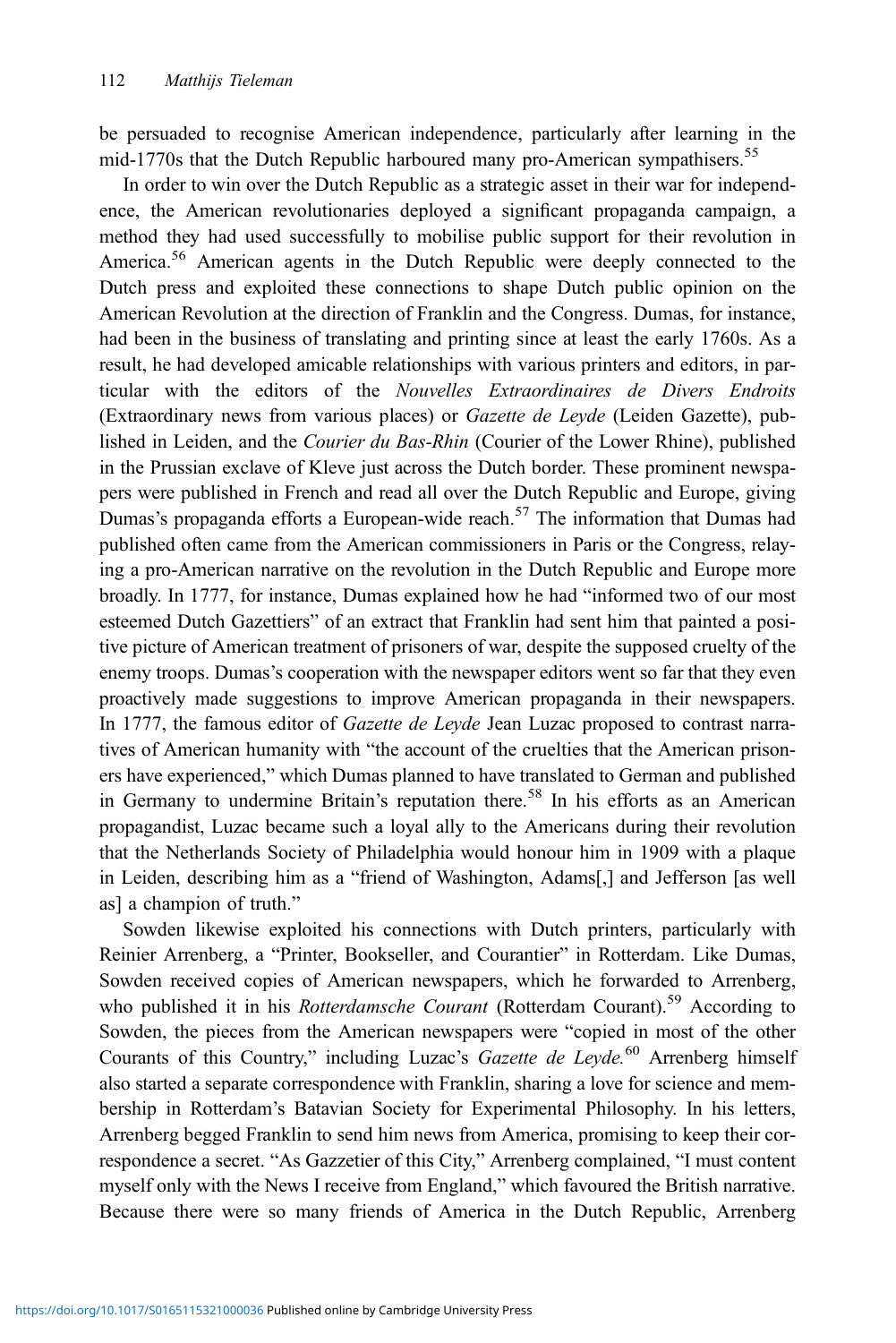

Fig. 1. Plaque in Leiden honouring Jean Luzac by the Netherlands Society of Philadelphia, 1909.

reasoned that with Franklin's help he could "satisfy the desire of those who want to have real news from the American side."<sup>61</sup> Though presumably at least partially motivated by the economic opportunity to boost the sales of his newspaper, Arrenberg's personal affiliations also betrayed his ideological sympathies for the American revolutionaries, motivating him to work with Franklin. In addition to Sowden, Arrenberg counted among his friends Adrianus Dubbeldemuts, a merchant bookkeeper from Rotterdam who acted as a messenger for the correspondence between Sowden and Franklin, falsified documents of Dutch merchants smuggling to America, and played host to John Adams when he came to the Netherlands to negotiate with the Dutch government in  $1780^{62}$ 

The Americans also leveraged the pro-American sympathies of the future Dutch revolutionary [Joan Derk van der Capellen tot den Pol](#page-19-0) to spread propaganda in favour of the American cause. Though originally born in Tiel in the province of Gelderland, van der Capellen bought his way into Dutch politics in 1772 when he acquired an estate in the province of Overijssel, becoming a member of the provincial States there. His studies and observations on Dutch politics during the 1750s and 1760s had convinced van der Capellen that the stadtholder and his Orangist regenten had thoroughly corrupted the Republic's political system and that reform was needed to restore the Republic's former glory. In the early 1770s, van der Capellen started to sympathise with the American colonial protests and regarded the Americans as a people in a similar struggle for liberty as the Dutch. Van der Capellen was also zealously anti-British, largely because of the strong connections between the British government and the Orangist elites he considered corrupt.<sup>63</sup>

In 1775, van der Capellen asserted his pro-American sympathies publicly when he started a small pamphlet war against the British government's attempts to use the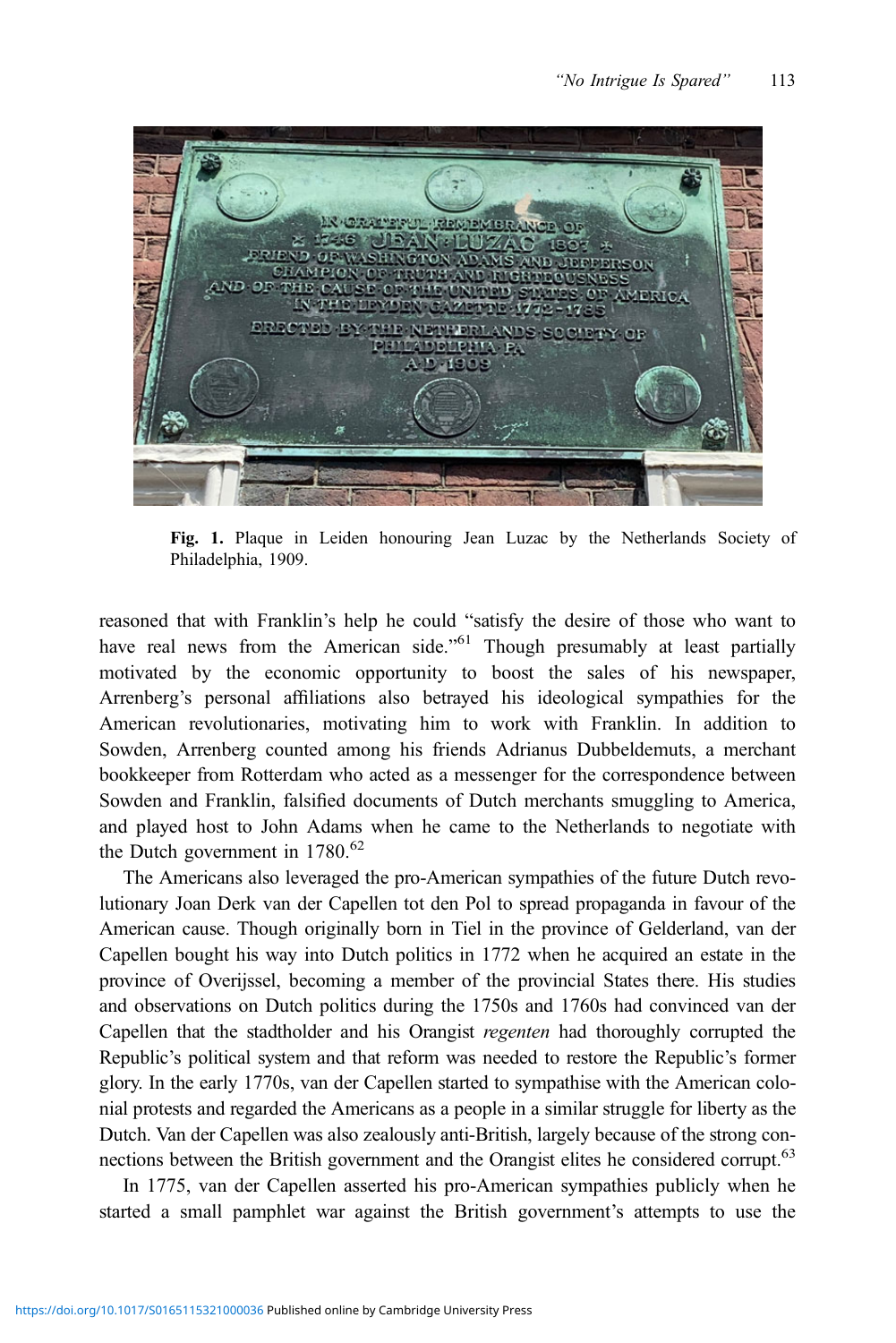Scots Brigade against the Americans after the outbreak of the American Revolutionary War in April 1775. The Scots Brigade were army companies technically loyal to Great Britain which the English government had lent to the Dutch Republic in the sixteenth century for the defence of the Republic's borders against the Spanish. The Brigade had subsequently defended the Dutch Republic's borders for nearly two centuries, for which the States General had consistently footed the bill. To the Dutch mind, the Scots Brigade was part of Dutch border defences under Dutch command.<sup>64</sup> After Britain requested that the Dutch government place the Scots Brigade again under British command to be used against "His Majesty's Rebel subjects" in America, van der Capellen held an oration in the States of Overijssel, the text of which he had subsequently leaked to the press to create a public uproar against Britain's plans. In his speech, van der Capellen railed against the British and Dutch governments, recounting a long history of British attempts to abuse the Anglo-Dutch alliance for only their benefit. At the same time, van der Capellen objected to the use of the Scots Brigade against "what some call a Rebellion of American colonists. . . . The fire that burns in America," van der Capellen warned, "may set the whole of Europe, that is full of combustibles, ablaze."<sup>65</sup>

Van der Capellen's widely publicised speech unleashed a small pamphlet war and subsequently succeeded in blocking Britain's plans with the Scots Brigade, making his pro-American sympathies known in American revolutionary circles.<sup>66</sup> In 1777, a Dutch merchant living in America called Gosuinus Erkelens wrote to van der Capellen from Philadelphia and expressed thanks on behalf of the Congress "and thousands [of others] in a radius of 1500 miles" for van der Capellen's help with the Scots Brigade and the "suppression of unlawful tyrants." In order to "further influence the opening of a connection and understanding" (connectie en verstandhouding) between the United States and the Dutch Republic, Erkelens—a self-proclaimed inhabitant of New England and associate of governor Jonathan Trumbull of Connecticut—asked van der Capellen on behalf of the Congress to translate and publish various documents. Erkelens' mail packet included letters of Jonathan Trumbull and William Livingston, the governor of New Jersey, from 1775 that provided an intellectual defence of the American revolutionary cause.<sup>67</sup> Van der Capellen demonstrated his zeal for American liberty by dutifully publishing the letters, which were reprinted in the following years. $68$  He also started a correspondence with Trumbull himself, whose address Erkelens had given in his letter.<sup>69</sup>

In addition to publishing the Trumbull letters, van der Capellen offered his services to Franklin and published other pro-American pieces in the Dutch press. For instance, in 1776, van der Capellen translated the famous pamphlet of the American revolutionary Richard Price, entitled Observations on the Nature of Civil Liberty, the Principles of Government, and the Justice and Policy of the War with America. Van der Capellen linked Price's thoughts on the American conflict directly to the political problems in the Dutch Republic. Price's pamphlet, van der Capellen argued, should serve as a larger reflection on the principles of the Dutch government and remind the Dutch people of the supposed corruption of the stadtholderate and its ties to tyrannical Britain.<sup>70</sup>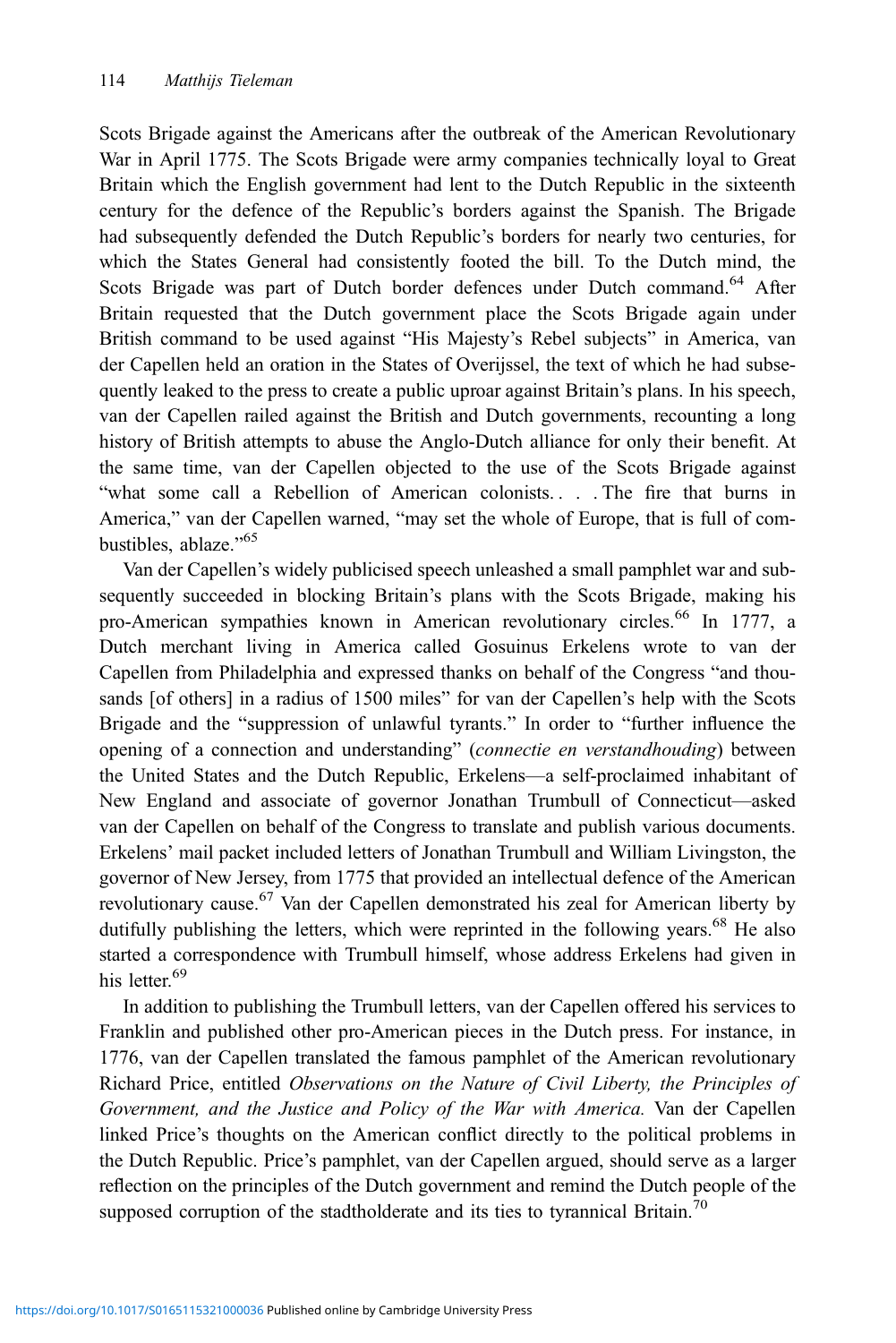The American information wars of the late 1770s profoundly shaped Dutch public opinion, largely in favour of the American revolutionaries. Pro-American sympathies had been latently present among opposition members in the Dutch Republic, many of whom imagined the American Revolution to be similar to the Dutch Revolt of the late sixteenth century. Moreover, much Anglophobia existed in the merchant communities of the Dutch Republic given Britain's attempts to prevent their lucrative trade with America. The American information wars aroused, replicated, and helped spread these dormant sympathies. In addition to publications from characters such as Dumas, Sowden, Arrenberg, and van der Capellen, many others in the Dutch Republic wrote sympathetically on the American Revolution on their own accord.<sup>71</sup> As Dumas put in 1780, "America's friends [in the Dutch Republic] do not sleep."<sup>72</sup> The increasingly pro-American sympathies among the Dutch public in the late 1770s were especially evident when John Paul Jones, the famous American naval commander, sought refuge in the Dutch Republic in 1779 after defeating a British naval squadron off the coast of Scotland. When Jones arrived in Amsterdam throngs of people came out to see him, crowds in theatres held standing ovations for him, and songs were composed to praise his skills on the battlefield.<sup>73</sup>

The Dutch Republic's increasing pro-American stance led to the outbreak of the so-called Fourth Anglo-Dutch War in late 1780, laying the groundwork for the Patriot Revolution. The British Royal Navy proved superior to the Dutch Republic's navy, which caused a major public backlash against the stadtholder. The public largely faulted the stadtholder and his government for neglecting the navy's upkeep and regarded the stadtholderate incapable of governing the Republic. In his seminal pamphlet Aan het Volk van Nederland (To the people of the Netherlands) from 1781, van der Capellen blamed the stadtholder and his government for being weak and unresponsive in the Republic's war with Britain. Inspired by American revolutionary thought and the American example of rebelling for liberty, van der Capellen called for the election of people's representatives to hold the stadtholder accountable as well as for the creation of local militia units that would defend the local rights and privileges of citizens against the stadtholder's tyrannical impulses.<sup>74</sup> In response to van der Capellen's pamphlet, so-called Patriots ousted incumbent Orangist vroedschappen (local governments) all over the Dutch Republic and organised themselves in *excercitiegenootschappen* (militia units) in the subsequent years to protect their "rights and privileges" against what they believed to be the corrupted power of the stadtholder.<sup>75</sup>

The outbreak of war between Great Britain and the Dutch Republic in 1780 proved consequential for the American intelligence network in the Dutch Republic as well. Though they did not constitute a formal alliance, the war placed the Dutch Republic firmly on the side of the United States, France, and Spain. The Dutch States General recognised American independence and Dutch bankers extended a loan to the United States government in 1782. It also became increasingly clear the extent to which the Dutch public had sided with the American cause. The war—and subsequently Dutch recognition of American independence—removed the American necessity of continuing the information war and convincing the Dutch public of the righteousness of their cause.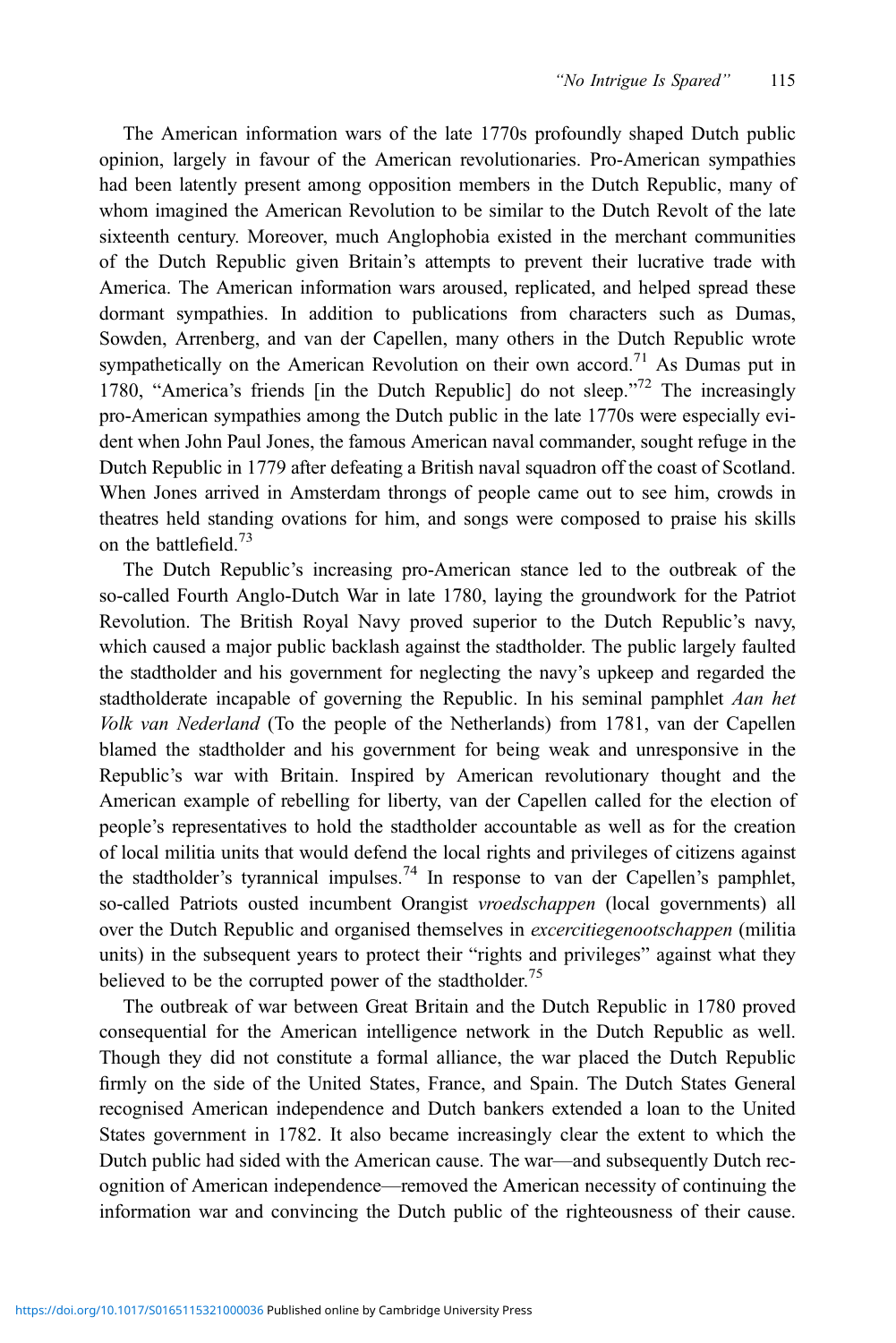Dumas and John Adams, the latter of whom the Congress had appointed United States Minister to the Netherlands, continued to send intelligence from the Dutch Republic between 1781 and 1783, but they offered barely any encouragement to influence newspapers or produce pro-American pamphlets.

Wolters's network was highly dependent on the peaceful relations between Great Britain and the Dutch Republic. The British government had employed Wolters's network in their conflict with the North American colonies in the 1760s—particularly to track down American-Dutch smugglers—but became less involved as the conflict turned into a rebellion during the 1770s.<sup>76</sup> Richard Wolters died after an epileptic fit in 1771 and was succeeded by his wife, Marguerite. She continued Richard's work with the help of his trusted secretary Charles Hake and even expanded the network of correspondents to Central Europe. But the sources also suggest that Marguerite largely kept up the regular reporting without actively gathering intelligence from the merchant community. Hake seems to have been assigned to take over this role, but he was significantly less successful in getting useful intelligence than Richard had been. Presumably, Marguerite's gender prevented her from engaging the merchants on an equal social footing, while Hake was perhaps not trusted enough among Richard's former contacts. In any case, he proved far less capable than Richard.

The outbreak of the Fourth Anglo-Dutch War in 1780 crippled the network that Richard Wolters had painstakingly built over the last five decades. The war destroyed the network's separate and secure communication infrastructure with Great Britain, since ships were no longer able to travel freely between the two countries. Moreover, the war created a virulent anti-British environment in the Dutch Republic, particularly among merchants hit the hardest by the war with Britain. This atmosphere made it impossible for Marguerite and Hake to continue to gather intelligence for the British in the Netherlands. The Treaty of Paris of 1784 eventually settled a peace between the Dutch Republic and Great Britain—as well as peace between Great Britain and the United States—but political instability of the 1780s prevented the Wolters network from resuming its regular intelligence activities in the Dutch Republic. Marguerite and Hake found it difficult to find new correspondents, apparently having lost many during the war. The organisation moved briefly to Oostende in the Habsburg Netherlands, which, like Rotterdam, was located within the vicinity of Great Britain and next to the North Sea. They nevertheless proved unsuccessful in creating a reliable correspondent network, prompting the British government to disband the organisation completely in 1785.<sup>77</sup>

Though a Prussian invasion would crush the American-inspired Patriot movement in 1787, the Patriots had substantially weakened the stadtholder's legitimacy in the Dutch Republic. The stadtholder and his allies, the British chief among them, viewed the defeat of the Patriots as a glorious revolution, akin to the Orangist Revolution of 1747 that had made the stadtholderate such a powerful institution. Yet the Prussian invasion that the stadtholder and his Prussian wife had invited mostly demonstrated the weakness of the stadtholderate and delayed the political reforms that the Dutch Republic desperately needed. As Alfred Cobban has detailed, the British and French governments vied for control over the Dutch Republic in the late 1780s and early 1790s, with a weak stadtholderate caught in between.<sup>78</sup>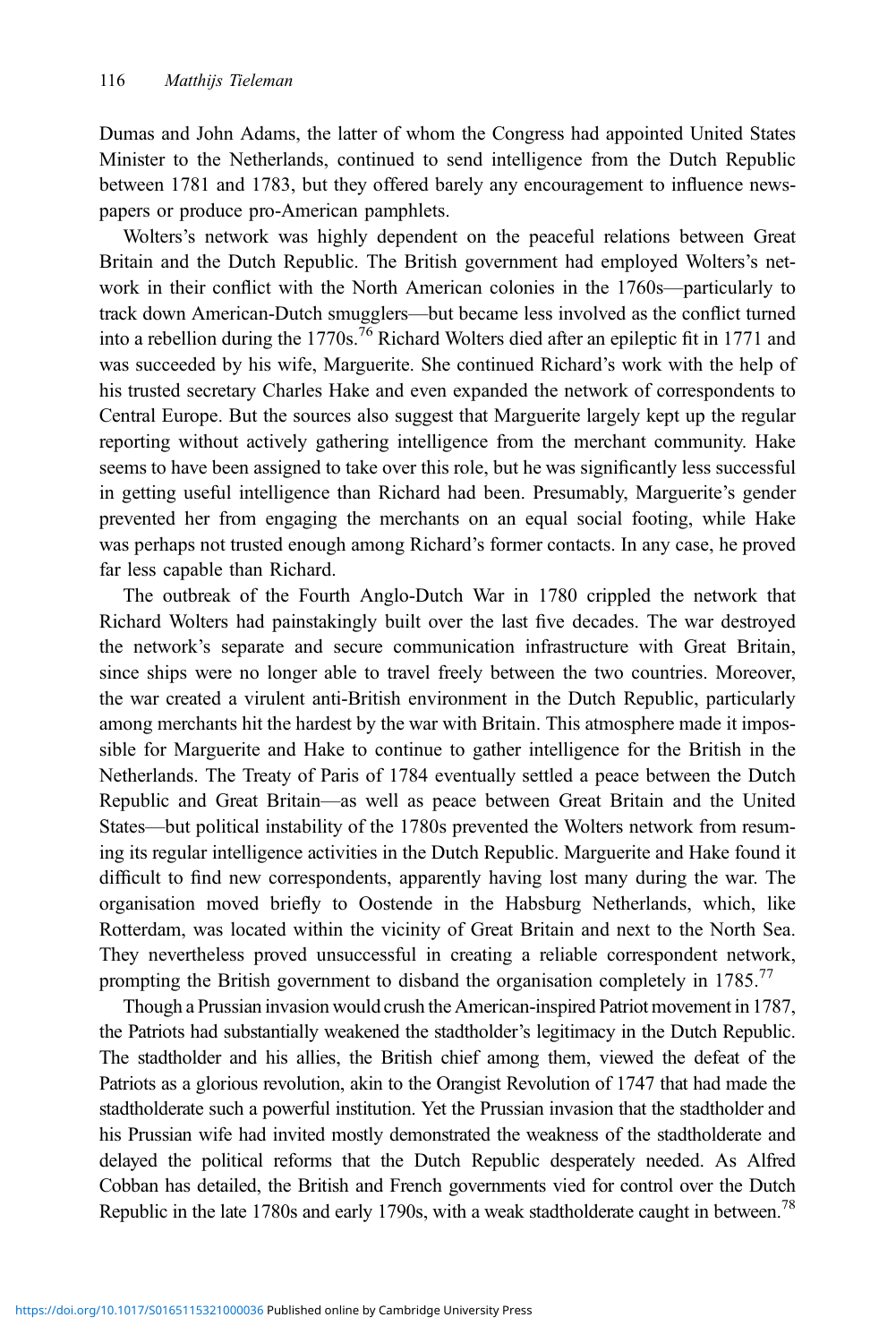After eight years of desperately clinging on to power, it did not take much effort to depose the stadtholder's government when the French revolutionary forces invaded in 1795.

#### Conclusion

Situated between the Golden Age of the seventeenth century and the creation of the modern Dutch nation-state in the nineteenth century, scholars have long considered the eighteenth century a less significant period in the history of the Netherlands. Yet the Wolters and American intelligence networks demonstrate the crucial role the Dutch Republic played in intelligence gathering and dissemination in the eighteenthcentury Atlantic. Massive amounts of intelligence flowed freely from the Dutch Republic to Great Britain, America, and likely many other places around the globe that helped shape imperial governance and geopolitics during the eighteenth century.

At the same time, these Anglo-American intelligence networks also deeply affected the Dutch Republic, helping to lay the foundation for the Patriot Revolution of the 1780s. The propaganda campaign of the American revolutionaries in the Dutch Republic between 1775 and 1780 proved crucial in shaping the rapidly changing Dutch political and cultural discourse of the coming decades. As Great Britain's ambassador to the Dutch Republic, Sir Joseph Yorke, put it, no intrigue was "spared to animate the people" of the Netherlands during the American Revolution.<sup>79</sup>

Unquestionably, the Dutch Republic experienced a period of geopolitical, political, and economic decline during the eighteenth century. Yet the remaining dynamism of the Republic's economy, its nepotistic institutions, its highly developed printing press, and its integration into the British Atlantic created an intelligence hub for world empires and rising states alike, ultimately helping to destroy the Republic and fundamentally change Dutch history in the process.

#### Bio and Acknowledgements

Matthijs Tieleman is a PhD candidate in History at the University of California, Los Angeles (UCLA). He would like to express his gratitude to *Itinerario*'s editorial staff and editor-in-chief as well as the anonymous reviewers for helping improve this article. He also especially wants to thank Margaret Jacob and Carla Pestana for supporting his research and reading this article in its various stages of development. Without their support and feedback, this article would not have been possible.

## Bibliography

Unpublished Primary Sources American Philosophical Society Library [APSL], Philadelphia, Pa., United States: –Papers of Benjamin Franklin. British National Archives [NA], Kew, London, United Kingdom: –Foreign State Papers [SP], Secretaries of State, Holland; –Admiralty Papers [ADM].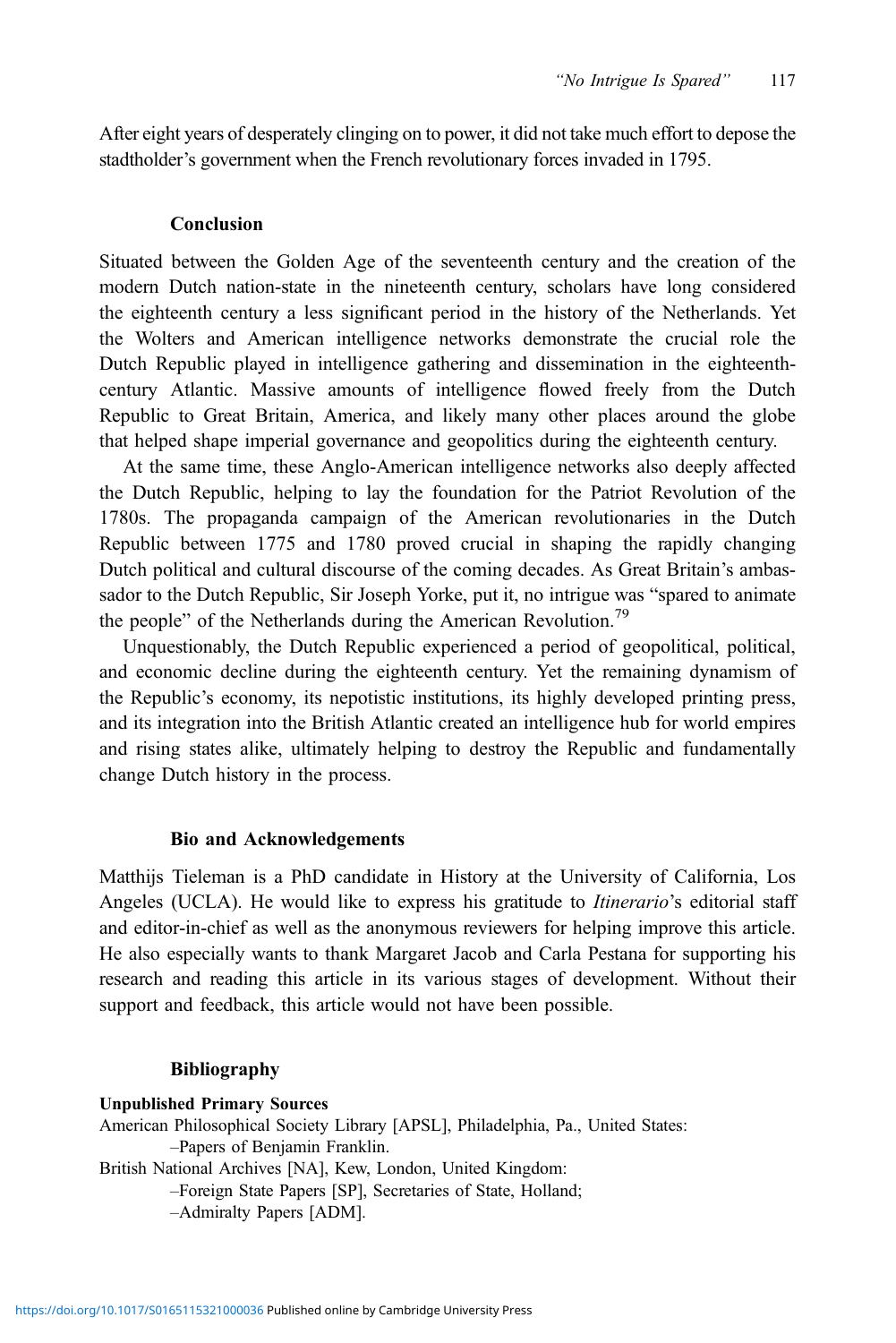<span id="page-19-0"></span>Huygens Institute, Amsterdam, the Netherlands:

- –Archives ou correspondance inédite de la maison d'Orange-Nassau [AON].
- Royal Library or Koninklijke Bibliotheek [KB], The Hague, the Netherlands:
	- –Pamphlet collection Knuttel
- University Library, University of Amsterdam [UvA], Amsterdam, the Netherlands: –Bijzondere Collecties [Special Collections]
- University Library, Utrecht University [UB Utrecht], Utrecht, the Netherlands
- University of Michigan Libraries, Ann Arbor, Mi., United States

VU University Library Archives, Amsterdam, the Netherlands

#### Published Primary Sources

- van der Capellen tot den Pol, Joan Derck, and W. H. de Beaufort. Brieven van en aan Joan Derck van der Capellen tot den Pol (Correspondence from and to Joan Derk van der Capellen tot den Pol). Utrecht: Kemink & Zoon, 1879.
- Diary of John Quincy Adams Volume 1 out of Volumes 1-51. David Grayson Allen, Robert J. Taylor, Marc Friedlaender, and Celeste Walker eds., Cambridge, Mass: The Belknap Press of Harvard University Press, 1981.
- The Works of John Adams Volume 7 (Letters and State Papers 1777–1782) of Volumes 1–10, Charles Francis Adams ed., Boston: Little, Brown, 1852.
- The Papers of John Adams. Volume 10 and 11 out of Volumes 1-18. Gregg L. Lint, Joanna M. Revelas, Richard Alan Ryerson, and Celeste Walker eds. Cambridge, Mass.: The Belknap Press of Harvard University Press, 1996.

## Secondary Sources

- Bailyn, Bernard. Pamphlets of the American Revolution, 1750–1776. 4 vols. Cambridge, Mass.: Harvard University Press, 1965.
- Bailyn, Bernard, and Patricia L. Denault, eds. Soundings in Atlantic History: Latent Structures and Intellectual Currents, 1500–1830. Cambridge, Mass.: Harvard University Press, 2009.
- Black, Jeremy. "British Intelligence and the Mid-Eighteenth-Century Crisis," *Intelligence and* National Security 2 (1987): 209–29.
- Botein, Stephen. "'Meer Mechanics' and an Open Press: The Business and Political Strategies of Colonial American Printers." Perspectives in American History 9 (1975): 127–225.
- Brenner, Robert. Merchants and Revolution: Commercial Change, Political Conflict, and London's Overseas Traders. Princeton, N.J.: Princeton University Press, 1993.
- Buist, Martin. At Spes Non Fracta—Hope & Co. 1770–1815. The Hague: Bank Mees & Hope NV, 1974.
- Burrows, Simon. "The Cosmopolitan Press, 1760–1815." In Press, Politics, and the Public Sphere, ed. Burrows and Barker, 23–47.
- Burrows, Simon, and Hannah Barker, eds. Press, Politics, and the Public Sphere in Europe and America, 1760–1820. Cambridge: Cambridge University Press, 2002.
- Carp, Benjamin L. "Did Dutch Smugglers Provoke the Boston Tea Party?" Early American Studies 10 (2012): 335–59.
- Castronovo, Russ. Propaganda 1776: Secrets, Leaks, and Revolutionary Communication in Early America. Oxford: Oxford University Press, 2014.
- Cobban, Alfred. Ambassadors and Secret Agents: The Diplomacy of the First Earl of Malmesbury at the Hague. London: Jonathan Cape, 1954.
- Coleman, D. C., and Peter Mathias, eds. Enterprise and History: Essays in Honour of Charles Wilson. Cambridge: Cambridge University Press, 1984.
- Cusick, Ray. Wellington's Rifles: The Origins, Development and Battles of the Rifle Regiments in the Peninsular War and at Waterloo from 1758 to 1815. Barnsley, U.K.: Pen and Sword Military, 2014.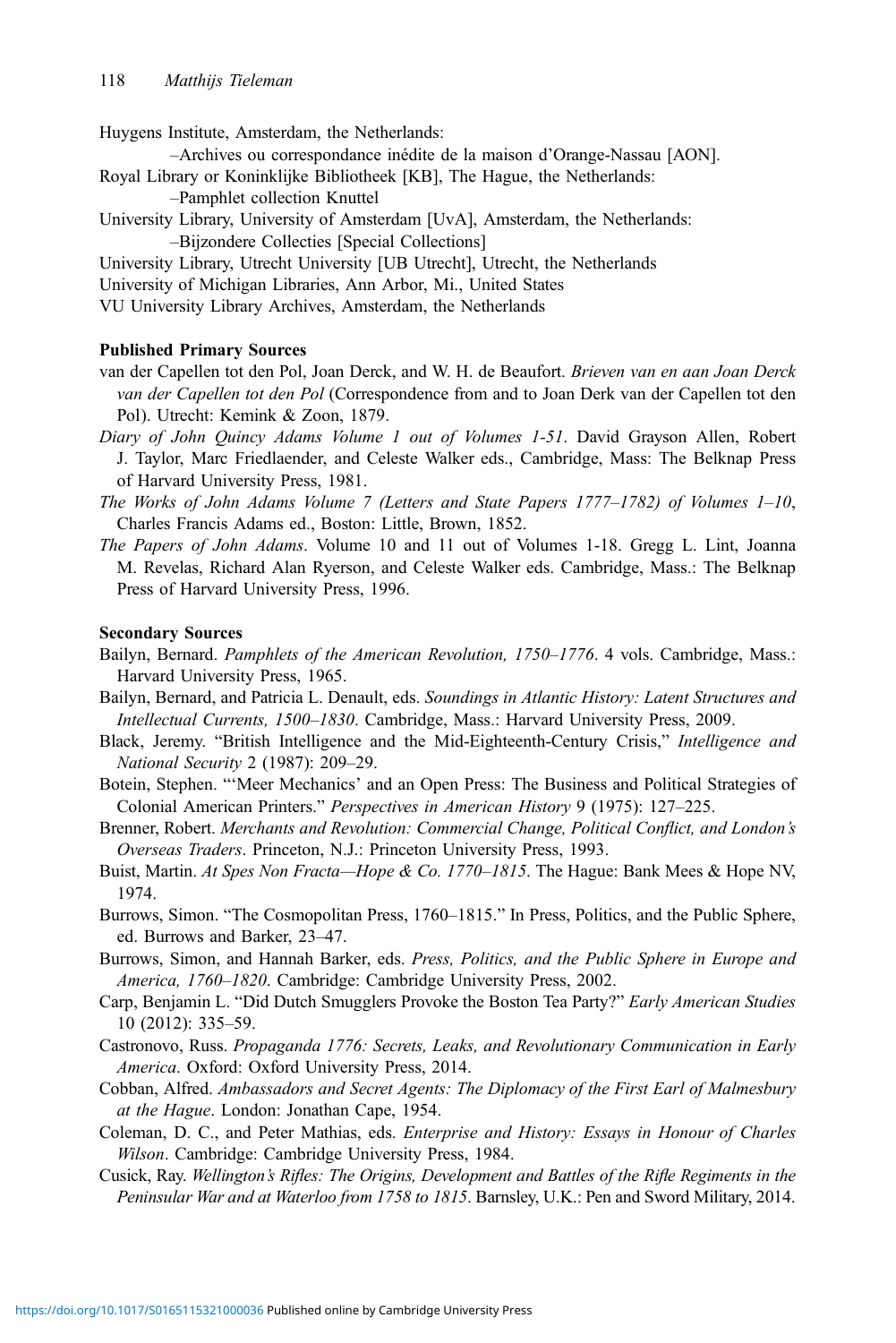- <span id="page-20-0"></span>Deen, F., D. Onnekink, and M. Reinders, eds. Pamphlets and Politics in the Dutch Republic. Boston: Brill, 2010.
- Degroot, Dagomaar. The Frigid Golden Age: Climate Change, the Little Age, and the Dutch Republic, 1560–1720. Cambridge: Cambridge University Press, 2018.
- van Dijk, E. A. De wekker van de Nederlandse natie: Joan Derk van der Capellen (1741–1784). Zwolle, Neth.: Waanders, 1984.
- van Dijk, Peter. De beste krant van Europa: Johan Luzac (1746–1807) en de Gazette de Leyde. Amsterdam: Amsterdam University Press, 2018.
- Emmer, P. C. The Dutch in the Atlantic Economy, 1580–1880: Trade, Slavery, and Emancipation. Farnham, U.K.: Ashgate, 1998.
- Enthoven, Victor. "That Abominable Nest of Pirates: St. Eustatius and the North Americans, 1680– 1780." Early American Studies 10 (2012): 239–301.
- Ferguson, James, ed. Papers Illustrating the History of the Scots Brigade in the Service of the United Netherlands 1572–1782. 3 vols. Edinburgh: Edinburgh University Press, 1899.
- Geyl, Pieter. "De agent Wolters over de woelingen van 1747 en 1748." Bijdragen en Mededelingen van het Historisch Genootschap 43 (1922).
- Hagen, Edwina. President van Nederland: Rutger Jan Schimmelpenninck, 1761–1825. Amsterdam: Balans, 2012.
- Israel, Jonathan I. Dutch Primacy in World Trade: 1585–1740. Oxford: Oxford University Press, 1990.
- ——. The Dutch Republic: Its Rise, Greatness, and Fall, 1477–1806. Oxford: Clarendon Press, 1995.
- ——. The Expanding Blaze: How the American Revolution Ignited the World, 1775–1848. Princeton, N.J.: Princeton University Press, 2017.
- Jacob, Margaret C. "In the Aftermath of Revolution: Rousset de Missy, Freemasonry, and Locke's Two Treatises of Government." In L'età dei Lumi: studi storici sul settecento europeo in onore di Franco Venturi, eds. Raffaele Ajello, E. Cortese, and Vincenzo Piano Mortari. Napels: Casa Editrice Jovene, 1985.
- Jacob, Margaret C., and Wijnand W. Mijnhardt, eds. The Dutch Republic in the Eighteenth Century: Decline, Enlightenment, and Revolution. Ithaca, N.Y.: Cornell University Press, 1992.
- de Jongste, Jan A. F. "The Restoration of the Orangist Regime in 1747: The Modernity of a 'Glorious Revolution.'" In The Dutch Republic, ed. Jacob and Mijnhardt, 32–59.
- Klein, P. W. "'Little London': British Merchants in Rotterdam during the Seventeenth and Eighteenth Centuries." In Enterprise and History, ed. Coleman and Mathias, 116–34.
- Klooster, Wim. "Inter-Imperial Smuggling in the Americas, 1600–1800." In Soundings in Atlantic History, ed. Bailyn and Denault, 141–80.
- Kossman, E. H. "The Dutch Republic in the Eighteenth Century." In The Dutch Republic, ed. Jacob and Mijnhardt, 19–31.
- Krämer, F. J. L. "Bijdrage tot de geschiedenis der omwenteling in 1747 en 1748 te Rotterdam en te Amsterdam." Bijdragen en Mededeelingen van het Historisch Genootschap 23 (1902).
- Loughran, Trish. The Republic in Print: Print Culture in the Age of U.S. Nation Building, 1770– 1870. New York: Columbia University Press, 2007.
- Mijnhardt, Wijnand W. "The Dutch Enlightenment: Humanism, Nationalism, and Decline." In The Dutch Republic, ed. Jacob and Mijnhardt, 197–223.
- Oddens, Joris. Pioniers in schaduwbeeld: Het eerste parlement van Nederland, 1796–1798. Nijmwegen: Vantilt, 2012.
- Overvoorde, J. C. "De centralisatie van het Hollandsche postwezen in het midden der 18<sup>de</sup> eeuw." Bijdragen voor Vaderlandsche Geschiedenis en Oudheidskunde. Vierde Reeks 1 (1900).
- —— Geschiedenis van het postwezen in Nederland vóór 1795 met de voornaamste verbindingen met het buitenland. Leiden: A.W. Sijthoff, 1902.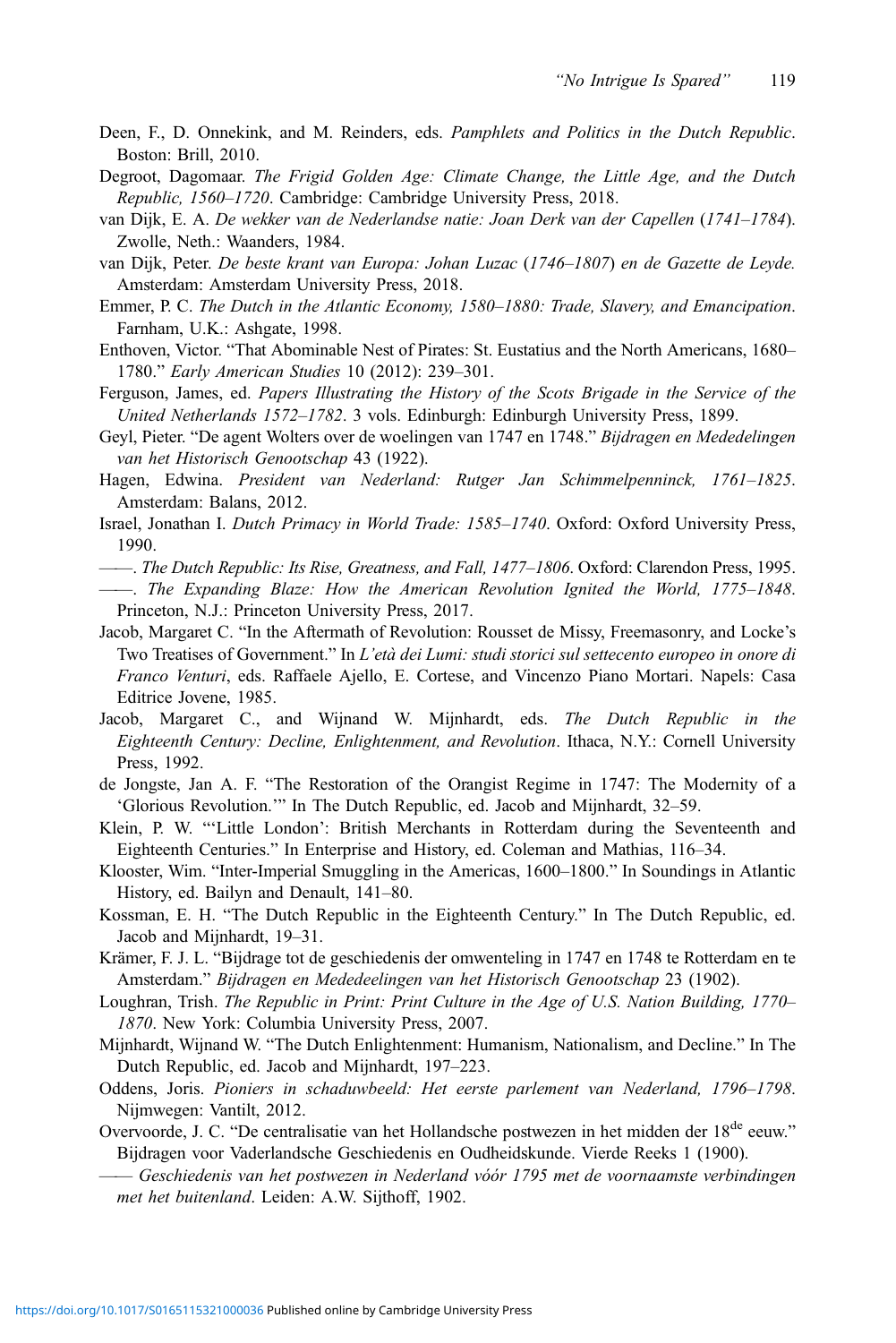- <span id="page-21-0"></span>Palmer, R. R. The Age of the Democratic Revolution: A Political History of Europe and America, 1760–1800. Princeton, N.J.: Princeton University Press, 1959.
- Pincus, Steven. 1688: The First Modern Revolution. New Haven, Conn.: Yale University Press, 2011.
- Popkin, Jeremy D. News and Politics in the Age of Revolution: Jean Luzac's Gazette de Leyde. Ithaca, N.Y.: Cornell University Press, 1989.
- Rosendaal, Joost. De Nederlandse Revolutie: Vrijheid, Volk en Vaderland, 1783–1799. Nijmwegen: Vantilt, 2005.
- Rowen, Herbert R. John de Witt: Statesmen of the "True Freedom." Cambridge: Cambridge University Press, 1986.
- Schama, Simon. Patriots and Liberators: Revolution in the Netherlands, 1780–1813. New York: Vintage Books, 1992.
- Schulte Nordholt, Jan Willem. The Dutch Republic and American Independence. Chapel Hill: University of North Carolina Press, 1982.
- Simms, Brendan. Three Victories and a Defeat: The Rise and Fall of the First British Empire. New York: Basic Books, 2007.
- Smith, Woodruff D. "The Function of Commercial Centers in the Modernization of European Capitalism: Amsterdam as an Information Exchange in the Seventeenth Century." The Journal of Economic History 44 (1984): 985–1005.
- Soll, Jacob. The Information Master: Jean-Baptiste Colbert's Secret State Intelligence System. Ann Arbor: University of Michigan Press, 2011.
- Sutton, Anne F. "The Merchant Adventures of England: Their Origins and the Mercer's Company of London." Historical Research 75 (2002): 25–46.
- Theeuwen, P. J. H. M. Pieter 't Hoen en de Post van den Neder-rhijn (1781–1787): Een bijdrage tot de kennis van de Nederlandse geschiedenis in het laatste kwart van de achttiende eeuw. Hilversum: Uitgeverij Verloren, 2002.
- Velema, Wyger R. E. "Elie Luzac and Two Dutch Revolutions: The Evolution of Orangist Political Thought." In The Dutch Republic, ed. Jacob and Mijnhardt, 123–46.
- de Voogd, N. J. J. De Doelistenbeweging te Amsterdam in 1748. Utrecht: H. de Vroede, 1914.
- de Vries, Jan. The Economy of Europe in an Age of Crisis, 1600-1750. Cambridge: Cambridge University Press, 1976.
- de Vries, Jan, and Ad van der Woude. The First Modern Economy: Success, Failure, and Perserverance of the Dutch Economy, 1500–1815. Cambridge: Cambridge University Press, 1997.
- Warner, Michael. The Letters of the Republic: Publication and the Public Sphere in Eighteenth-Century America. Cambridge, Mass.: Harvard University Press, 1990.

## **Notes**

- 1 John Adams to the President of the Continental Congress, 14 August 1780, The Adams Papers, Papers of John Adams, Volume 10, 69.
- 2 [Kossman](#page-20-0), "The Dutch Republic"; [Israel](#page-20-0), The Dutch Republic, Part 4, "The Age of Decline," 959–1130; [Israel,](#page-20-0) Dutch Primacy; [Emmer](#page-20-0), The Dutch in the Atlantic Economy; [Degroot,](#page-20-0) The Frigid Golden Age; de Vries and van der Woude, The First Modern Economy.
- 3 Palmer, The Age of the Democratic Revolution, 3–21; Schama, Patriots and Liberators; Rosendaal, De Nederlandse Revolutie; [Hagen](#page-20-0), President van Nederland; [Oddens](#page-20-0), Pioniers in schaduwbeeld; [Israel](#page-20-0), The Expanding Blaze.
- 4 Velema, "Elie Luzac and Two Dutch Revolutions"; [Mijnhardt,](#page-20-0) "The Dutch Enlightenment"; Margaret C. [Jacob and](#page-20-0) [Wijnand W. Mijnhardt](#page-20-0) eds., The Dutch Republic in the Eighteenth Century: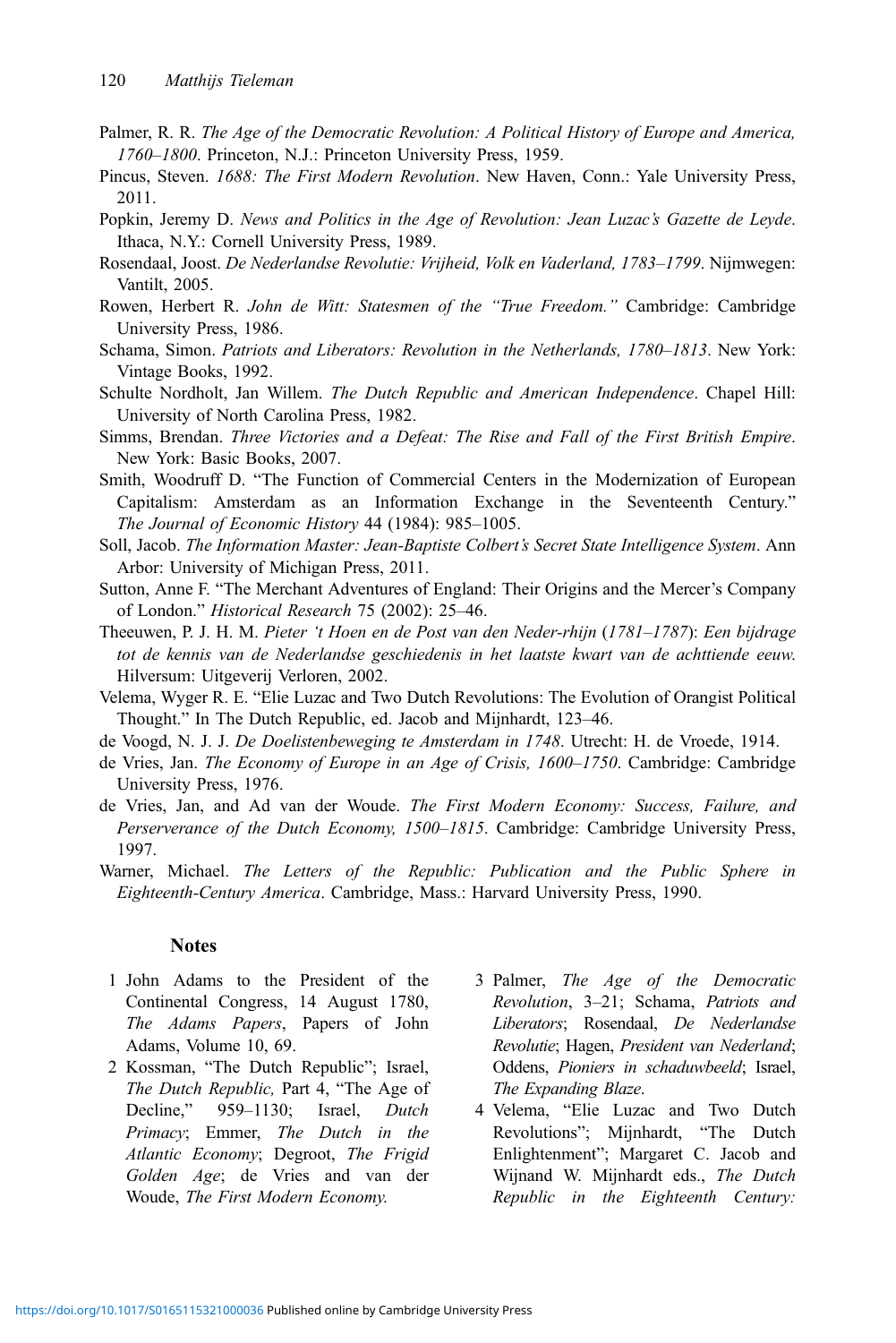Decline, Enlightenment, and Revolution (Ithaca: Cornell University Press 1992); [Klooster,](#page-20-0) "Inter-Imperial Smuggling"; [Buist](#page-19-0), At Spes Non Fracta.

- 5 [Smith](#page-21-0), "The Function of Commercial Centers"; [Soll,](#page-21-0) The Information Master, 1–33; [de Vries,](#page-21-0) The Economy of Europe, 147–75.
- 6 [Deen,](#page-20-0) Onnekink, and Reinders, Pamphlets and Politics in the Dutch Republic.
- 7 [Smith](#page-21-0), "The Function of Commercial Centers"; [Soll,](#page-21-0) The Information Master, 1– 33; de Vries, The Economy of Europe, 147–75.
- 8 [Rowen,](#page-21-0) John de Witt, 356–61.
- 9 [Pincus,](#page-21-0) 1688.
- 10 [Buist,](#page-19-0) At Spes Non Fracta.
- 11 See for example, John Harris, Industrial Espionage and Technology Transfer: Britain and France in the Eighteenth Century (Brookfield, Vt.: Ashgate, 1998); John-Paul A. Ghobrial, The Whispers of Cities: Information Flows in Istanbul, London, and Paris in the Age of William Trumbull (Oxford: Oxford University Press, 2013); Christopher Alan Bayly, Empire and Information: Intelligence Gathering and Social Communication in India, 1780– 1870 (Cambridge: Cambridge University Press, 1998); Ioanna Iordanou, Venice's Secret Service: Organizing Intelligence in the Renaissance (Oxford: Oxford University Press, 2019); Javier Marcos Rivas, Espías de Felipe II: los servicios secretos del imperio español (Madrid: La Esfera de Los Libros, 2005); Nadine Akkerman, Invisible Agents: Women and Espionage in Seventeenth-Century Britain (Oxford: Oxford University Press, 2018).
- 12 [Geyl](#page-20-0), "De agent Wolters," 45–52.
- 13 Various letters from Wolters in SP 84/ 579, British National Archives, London (archive henceforth designated as NA).
- 14 NA: SP 84/520, Richard Wolters to the Right Honourable Earl of Weymouth, 26 January 1768.
- 15 For more on the Company of Merchant Adventures, see [Brenner,](#page-19-0) Merchants and Revolution; and [Sutton,](#page-21-0) "Merchant Adventurers."
- 16 Le conseiller-pensionnaire au prince d'Orange. Envoi d'une missive au bourgmaître Temminck. Même sujet. 22 February 1777, AON.
- 17 [Klein](#page-20-0), "Little London."
- 18 NA: SP 84/415, 23 December 1745.
- 19 NA: SP 84/415, 24 December 1745 / 4 January 1746, in Wolter's attached disbursements for secret service; SP 84/ 415, 3 December 1745.
- 20 [Simms,](#page-21-0) Three Victories and a Defeat.
- 21 NA: SP 84/506, "Considerations upon the German Settlers that have for Several years past gone from Germany to His Majesty's Dominions in North America," 1764.
- 22 Ibid.; [Cusick](#page-19-0), Wellington's Rifles.
- 23 Several volumes contain receipts of the packet boats; see e.g. NA: SP 84/494 and SP 84/499.
- 24 NA: SP 84/415, Richard Wolters to Weston, 18 January 1746.
- 25 From 1749 onwards, Wolters sent copies of all intelligence to the Admiralty, on the command of the Earl of Sandwich, Secretary of the Northern Department. See NA: ADM 1/3935.
- 26 NA: SP 84/506, Wolters to the Earl of Sandwich, 13 January 1764.
- 27 [Black,](#page-19-0) "British Intelligence."
- 28 NA: SP 84/506, Wolters to Sandwich, 24 February 1764.
- 29 [de Jongste](#page-20-0), "Restoration."
- 30 [Jacob](#page-20-0), "In the Aftermath of Revolution"; [de Jongste](#page-20-0), "Restoration."
- 31 [Overvoorde,](#page-20-0) "De centralisatie van het Hollandsche," 217–8; [de Voogd](#page-21-0), De Doelistenbeweging, 50–2.
- 32 Elf Articulen, gegrond op de handvesten van Amsterdam, door de Burgeren aldaar in 't Ligt gebragt, published in 1748, University library of the University of Amsterdam, henceforth referred to as UvA Pfl. P d 6.
- 33 [de Voogd,](#page-21-0) De Doelistenbeweging, 50; [Overvoorde,](#page-20-0) Geschiedenis, 74–145.
- 34 [Geyl](#page-20-0), "De agent Wolters," 52–128.
- 35 [Krämer](#page-20-0), "Bijdrage tot de geschiedenis," 431.
- 36 As printed in [de Voogd](#page-21-0), De Doelistenbeweging, 111–3; and also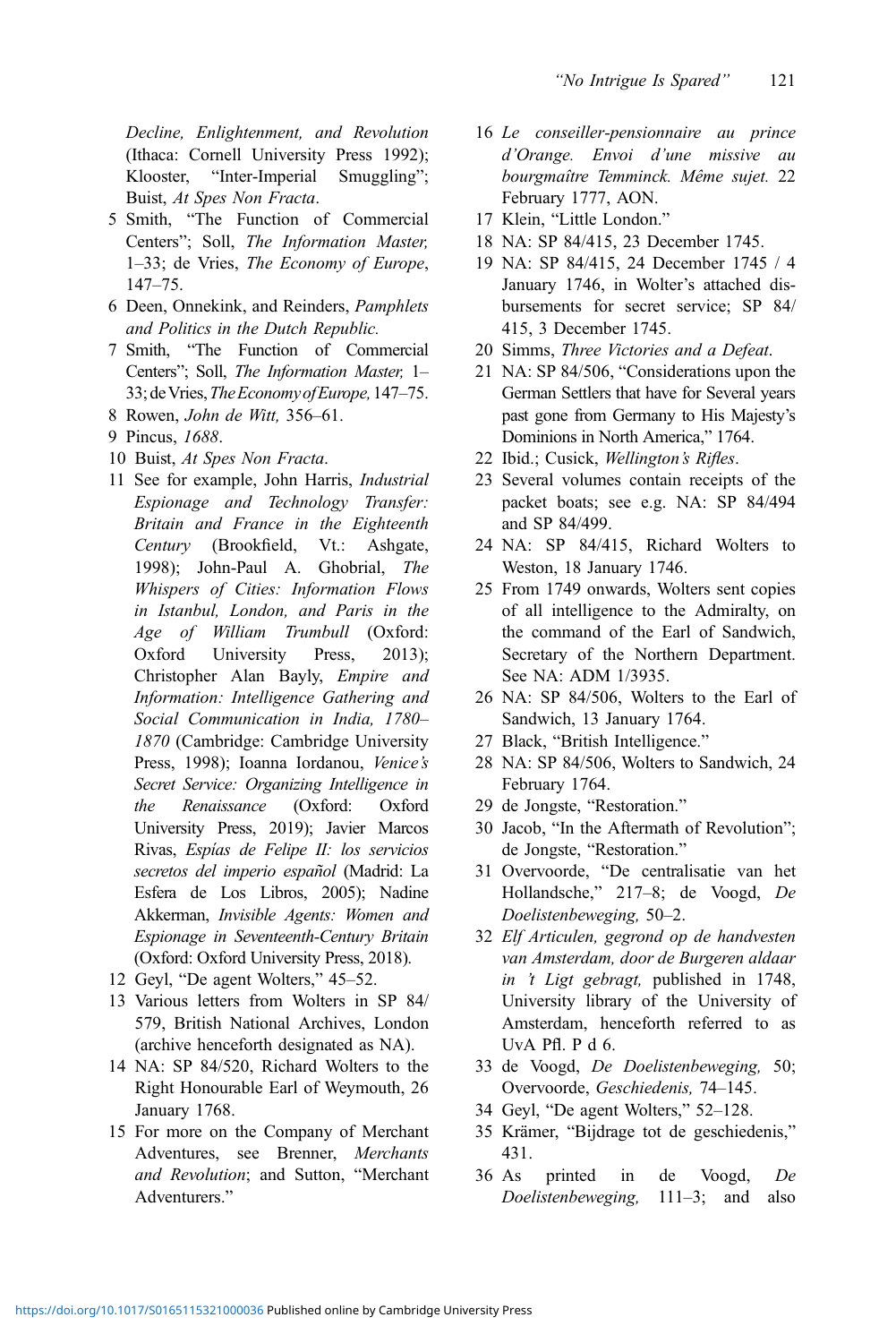Daniel Raap, Rekest aan de burgermeesters en de vroedschap der stad Amsterdam, Royal Library (Koninklijke Bibliotheek), KB KW Pflt 17978.

- 37 NA: SP 84/524, 20 September 1769, "Memorial to the Right Honourable the Earl of Sandwich upon the Briell Office."
- 38 Ibid.
- 39 [Carp,](#page-19-0) "Did Dutch Smugglers Provoke the Boston Tea Party?"
- 40 Benjamin Franklin to Charles-Guillaume-Frédéric Dumas, 25 July 1768, Papers of Benjamin Franklin, American Philosophical Society Library, henceforth APSL.
- 41 Dumas to Franklin, 30 June 1775, APSL.
- 42 For instance, see Franklin to Dumas, 9 December 1775, APSL.
- 43 Dumas to the American Commissioners in Paris, 24 March 1778, APSL.
- 44 Dumasto Franklin, 14 August 1777, APSL.
- 45 Dumas to the Committee of Secret Correspondence, 30 April 1776, APSL.
- 46 Franklin to Dumas, 9 December 1775, APSL.
- 47 [Enthoven](#page-20-0), "That Abominable Nest of Pirates."
- 48 "Cipher" page prior to entry on 10 September 1780, [Diary of John Quincy](#page-20-0) [Adams Volume 1](#page-20-0).
- 49 Benjamin Sowden to Franklin, 21 April 1777, APSL.
- 50 Sowden to Franklin, 26 September 1777, APSL.
- 51 Sowden to Franklin, 25 August 1777, APSL.
- 52 Arthur Lee to Franklin and Silas Deane, 12 March 1777, APSL.
- 53 NA: SP 84/558, The Earl of Suffolk to Sir Joseph Yorke, 30 November 1777.
- 54 Hannah Sowden to Franklin, 2 August 1778, APSL.
- 55 Memorial to William V, Prince of Orange, 19 April 1781, Papers of John Adams, 11: 282–4; Memorial to the States General of the Dutch Republic, 19 April 1787, Papers of John Adams, 11: 272–82.
- 56 [Bailyn](#page-19-0), Pamphlets of the American Revolution; [Botein,](#page-19-0) "'Meer Mechanics' and an Open Press"; [Loughran](#page-20-0), The Republic in Print; [Castronovo](#page-19-0),

Propaganda 1776; [Warner,](#page-21-0) The Letters of the Republic.

- 57 [Burrows,](#page-19-0) "The Cosmopolitan Press," 23–47.
- 58 Dumas to Franklin, 27 May 1777, APSL; Peter [van Dijk](#page-20-0), De beste krant van Europa; [Popkin](#page-21-0), News and Politics.
- 59 Sowden to Franklin, 16 October 1777, APSL.
- 60 Sowden to Franklin, 7 June 1777, APSL.
- 61 Reinier Arrenberg to Franklin, 31 March 1777, APSL.
- 62 NA: SP 84/558, Interrogation of Ary Kunst of the Jan Gerard; Sowden to Franklin, 1 June 1778, APSL; [Schulte](#page-21-0) [Nordholt,](#page-21-0) The Dutch Republic and American Independence, 107.
- 63 [Van Dijk](#page-20-0), De wekker van de Nederlandse natie.
- 64 See [Ferguson](#page-20-0), Papers Illustrating the History of the Scots Brigade, especially Volume II.
- 65 Advis door Jonkheer Johan Derk van der Capellen tot den Pol over het verzoek van zyne Majesteit den Koning van Groot Brittannië, Raakende het lenen der Schotsche Brigade, op den 16. December 1775, ter Staatsvergadering van Overyssel uitgebragt, en in de Notulen dier Provincie geïnsereerd, Pfl. Q p 4a/b, UvA.
- 66 Brief van een vyand der Kwaadspreekenheid aan zyn vriend te Rotterdam; aangaande het onlangs uitgegeeven Advis, door Jonkheer Johan van der Capellen tot den Pol, over het verzoek van zyne Majesteit den Koning van Groot Brittannië, Raakende het lenen der Schotsche Brigade, op den 16. December 1775, ter Staatsvergadering van Overyssel uitgebragt, en in de Notulen dier Provincie geïnsereerd, Pfl. Q p 4c, UvA; Onpartydige en vrymoedige aanmerkingen over het bekend Advis van Jr. J.D. van der Capellen tot den Pol. Den 16 December 1775. Op den Overysselsen Landdag ingegeven, en in de Notulen dier Vergadering geïnsereerd, Knuttel No. 19127 Utrecht University Library, henceforth called UB Utrecht; Hollandsche Vrymoedige Bedenkingen, over het alom bekende gedrukte Advis van Jonkheer J.D. van der